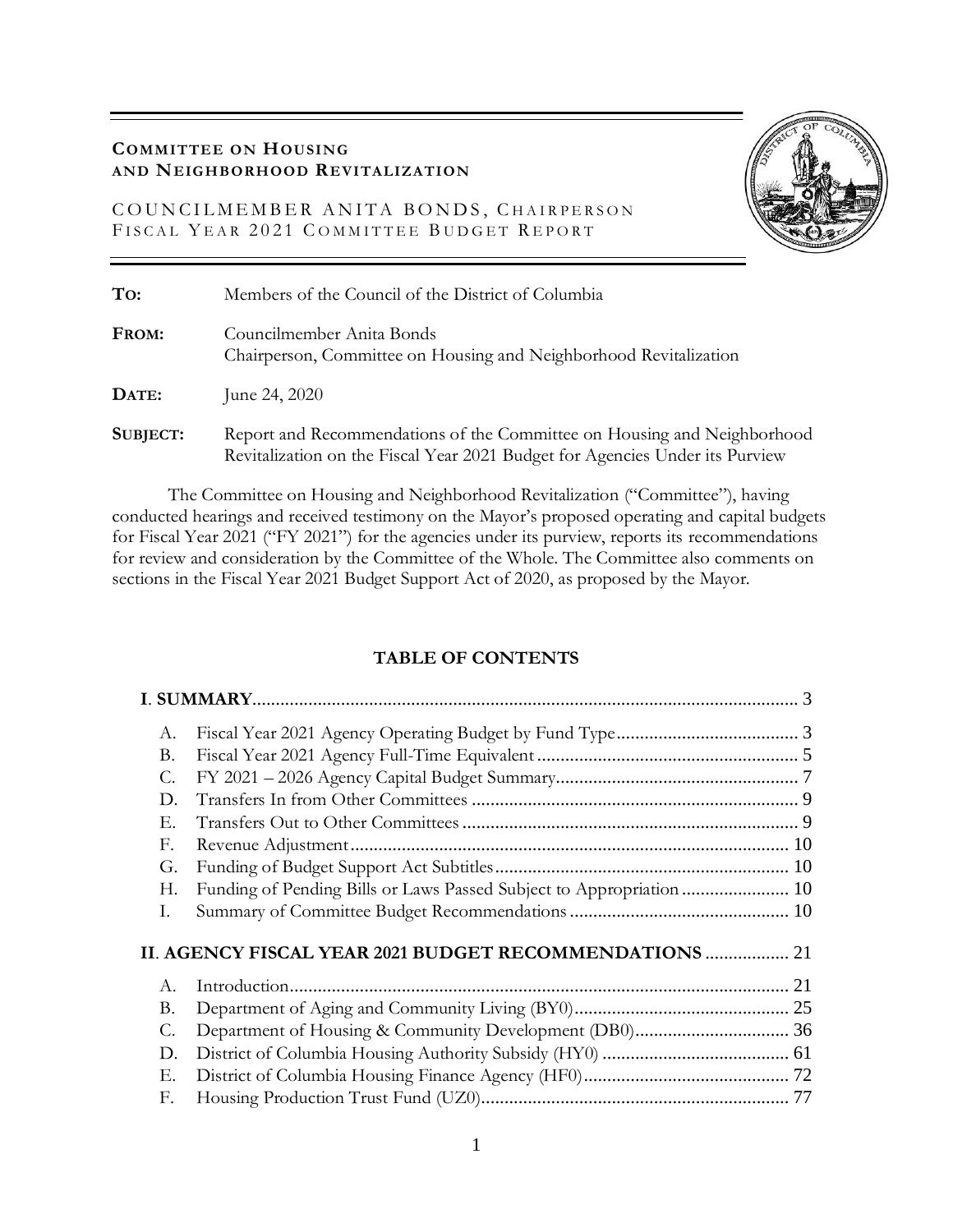| G.   |                                                                                         |  |
|------|-----------------------------------------------------------------------------------------|--|
| Н.   |                                                                                         |  |
| Ι.   |                                                                                         |  |
| J.   |                                                                                         |  |
| III. |                                                                                         |  |
| IV.  |                                                                                         |  |
| A.   |                                                                                         |  |
|      | 1. Title V. Subtitle D - The Senior Strategic Plan Amendment Act of 2020  21            |  |
|      | 2. Title II. Subtitle G - Tax Abatements for Affordable Housing in High-need Affordable |  |
| V.   |                                                                                         |  |
| VI.  |                                                                                         |  |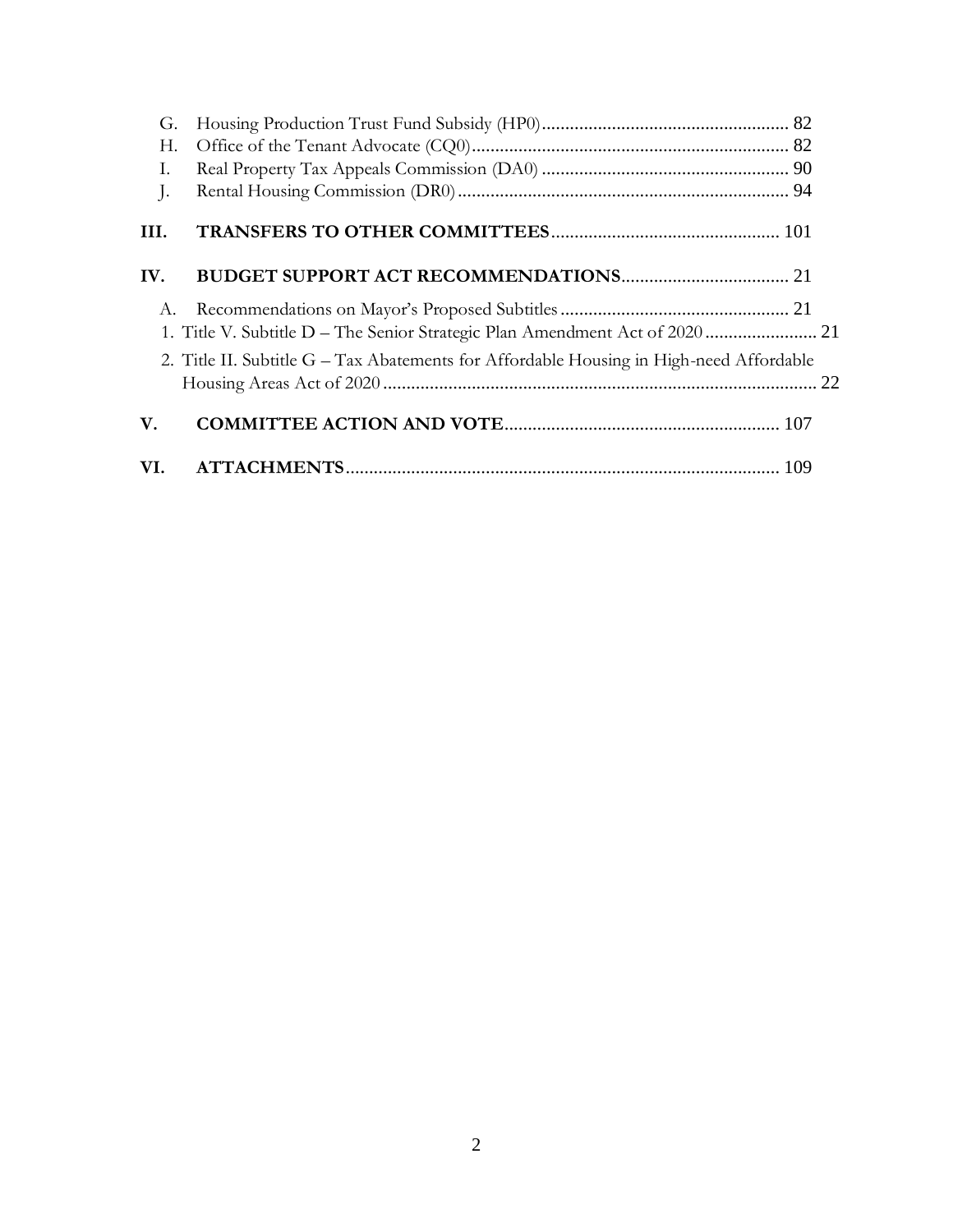# **I**. **SUMMARY**



# <span id="page-2-1"></span><span id="page-2-0"></span>**A. FISCAL YEAR 2021 AGENCY OPERATING BUDGET BY FUND TYPE**

|                                                |                | <b>Operating Budget Summary</b> |               |                  |                    |
|------------------------------------------------|----------------|---------------------------------|---------------|------------------|--------------------|
|                                                |                |                                 | Mayor's       |                  | <b>Committee's</b> |
|                                                | <b>FY 2019</b> | <b>FY 2020</b>                  | FY 2021       | <b>Committee</b> | FY 2021            |
| <b>Fund Type</b>                               | <b>Actuals</b> | <b>Approved</b>                 | Proposed      | Variance         | Recommendation     |
| DEPARTMENT OF AGING AND COMMUNITY LIVING       |                |                                 |               |                  |                    |
| <b>LOCAL FUND</b>                              | \$40,291,428   | \$41,835,753                    | \$40,484,762  | 503,880          | \$40,988,642       |
| <b>FEDERAL GRANT FUND</b>                      | \$7,511,690    | \$14,513,896                    | \$7,702,179   |                  | \$7,702,179        |
| FEDERAL MEDICAID PAYMENTS                      | \$2,752,297    | \$3,142,002                     | \$3,389,343   |                  | \$3,389,343        |
| <b>OPERATING INTRA-DISTRICT</b>                |                |                                 |               |                  |                    |
| <b>FUNDS</b>                                   | \$280,147      | \$2,205,249                     | \$228,958     |                  | \$228,958          |
| <b>TOTAL GROSS FUNDS</b>                       | \$50,835,561   | \$61,696,900                    | \$51,805,243  | \$503,880        | \$52,309,122       |
|                                                |                |                                 |               |                  |                    |
| DEPT. OF HOUSING AND COMM. DEVELOPMENT         |                |                                 |               |                  |                    |
| <b>LOCAL FUND</b>                              | \$31,639,827   | \$32,588,437                    | \$18,114,169  | 1,474,916        | \$19,589,085       |
| FEDERAL GRANT FUND                             | \$38,749,486   | \$71,737,525                    | \$38,045,465  |                  | \$38,045,465       |
| PRIVATE DONATIONS                              | \$20,000       | \$0                             | \$0           |                  | \$0                |
| SPECIAL PURPOSE REVENUE                        |                |                                 |               |                  |                    |
| <b>FUNDS ('O'TYPE)</b>                         | \$3,828,998    | \$3,691,787                     | \$3,700,000   |                  | \$3,700,000        |
| OPERATING INTRA-DISTRICT                       |                |                                 |               |                  |                    |
| <b>FUNDS</b>                                   | \$148,158,084  | \$18,906,465                    | \$22,166,521  |                  | \$22,166,521       |
| <b>TOTAL GROSS FUNDS</b>                       | \$222,396,395  | \$126,924,214                   | \$82,026,155  | \$1,474,916      | \$83,501,071       |
|                                                |                |                                 |               |                  |                    |
| <b>HOUSING AUTHORITY SUBSIDY</b>               |                |                                 |               |                  |                    |
| <b>LOCAL FUND</b>                              | \$118,709,606  | \$185,542,670                   | \$145,552,898 |                  | \$145,552,898      |
| <b>OPERATING INTRA-DISTRICT</b>                |                |                                 |               |                  |                    |
| <b>FUNDS</b>                                   | \$0            | \$0                             |               |                  | \$0                |
| <b>TOTAL GROSS FUNDS</b>                       | \$118,709,606  | \$185,542,670                   | \$145,552,898 | \$0              | \$145,552,898      |
|                                                |                |                                 |               |                  |                    |
| <b>HOUSING FINANCE AGENCY</b>                  |                |                                 |               |                  |                    |
| <b>ENTERPRISE AND OTHER FUNDS</b>              | \$13,460,432   | \$13,581,674                    | \$14,280,596  |                  | \$14,280,596       |
| <b>TOTAL GROSS FUNDS</b>                       | \$13,460,432   | \$13,581,674                    | \$14,280,596  | \$0              | \$14,280,596       |
|                                                |                |                                 |               |                  |                    |
| <b>HOUSING PRODUCTION TRUST FUND</b>           |                |                                 |               |                  |                    |
| <b>ENTERPRISE AND OTHER FUNDS-</b>             |                |                                 |               |                  |                    |
| <b>DEDICATED TAX</b>                           | \$228,061,789  | \$219,974,947                   | \$73,462,167  |                  | \$73,462,167       |
| <b>ENTERPRISE AND OTHER FUNDS</b>              | \$39,335,078   | \$38,645,047                    | \$26,537,833  |                  | \$26,537,833       |
| <b>TOTAL GROSS FUNDS</b>                       | \$267,396,867  | \$258,619,994                   | \$100,000,000 | \$0              | \$100,000,000      |
|                                                |                |                                 |               |                  |                    |
| <b>HOUSING PRODUCTION TRUST FUND (SUBSIDY)</b> |                |                                 |               |                  |                    |
| <b>LOCAL FUND</b>                              | \$36,150,839   | \$38,645,047                    | \$17,537,833  |                  | \$17,537,833       |
| <b>TOTAL GROSS FUNDS</b>                       | \$36,150,839   | \$38,645,047                    | \$17,537,833  | \$0              | \$17,537,833       |
|                                                |                |                                 |               |                  |                    |
| OFFICE OF THE TENANT ADVOCATE                  |                |                                 |               |                  |                    |
| <b>LOCAL FUND</b>                              | \$4,971,732    | \$3,523,633                     | \$3,351,119   |                  | \$3,351,119        |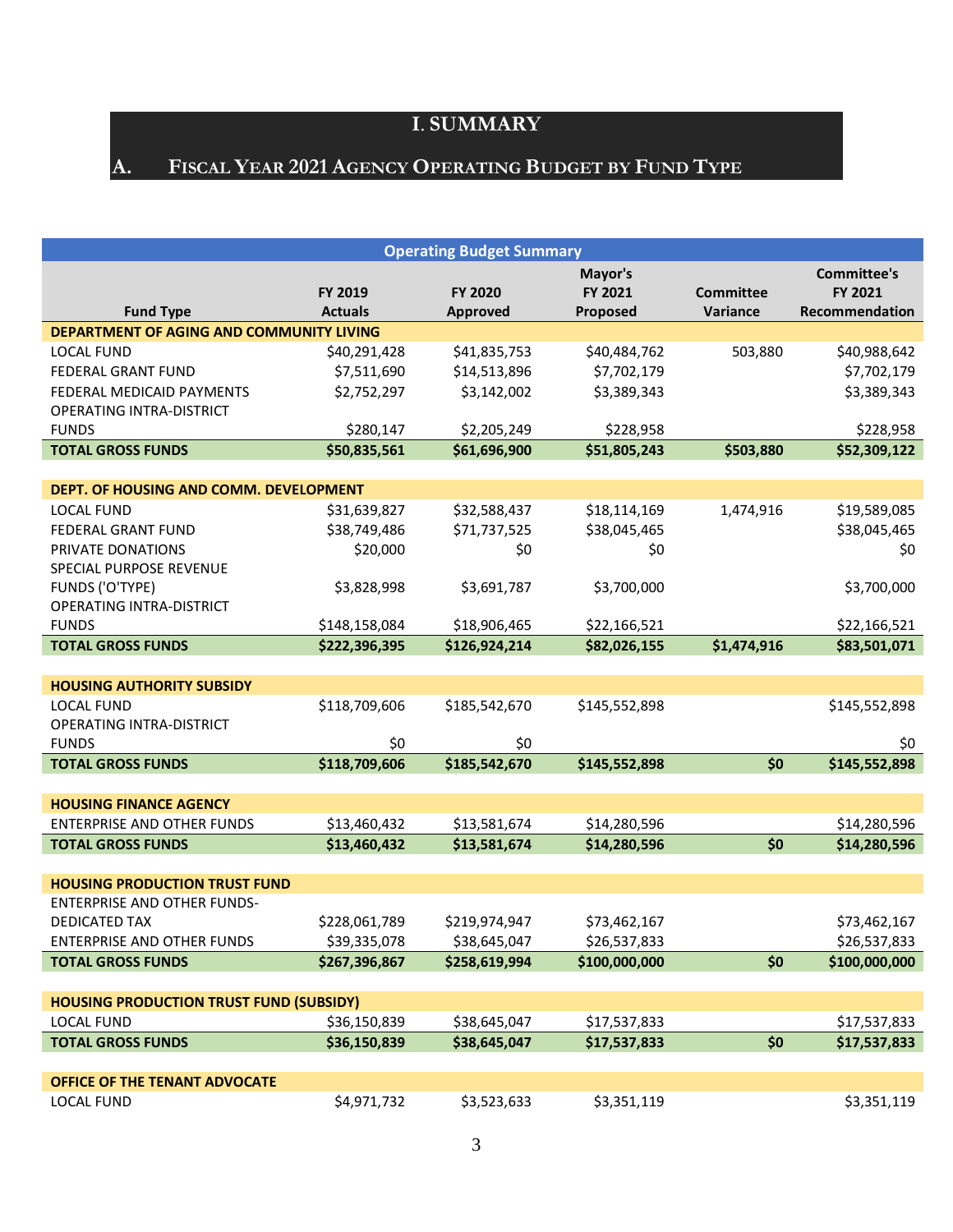| \$509,037                                   | \$660,065   | \$543,277   |     | \$543,277   |
|---------------------------------------------|-------------|-------------|-----|-------------|
|                                             |             |             |     |             |
| \$0                                         | \$0         |             |     | \$0         |
| \$5,480,769                                 | \$4,183,698 | \$3,894,396 | \$0 | \$3,894,396 |
|                                             |             |             |     |             |
| <b>REAL PROPERTY TAX APPEALS COMMISSION</b> |             |             |     |             |
| \$1,763,225                                 | \$1,784,120 | \$1,825,886 |     | \$1,825,886 |
|                                             |             |             |     |             |
| \$0                                         | \$0         |             |     | \$0         |
| \$1,763,225                                 | \$1,784,120 | \$1,825,886 | \$0 | \$1,825,886 |
|                                             |             |             |     |             |
|                                             |             |             |     |             |
| \$0                                         | \$1,398,268 | \$1,327,889 |     | \$1,327,889 |
| \$0                                         | \$1,398,268 | \$1,327,889 | \$0 | \$1,327,889 |
|                                             |             |             |     |             |
|                                             |             |             |     |             |
|                                             |             |             |     |             |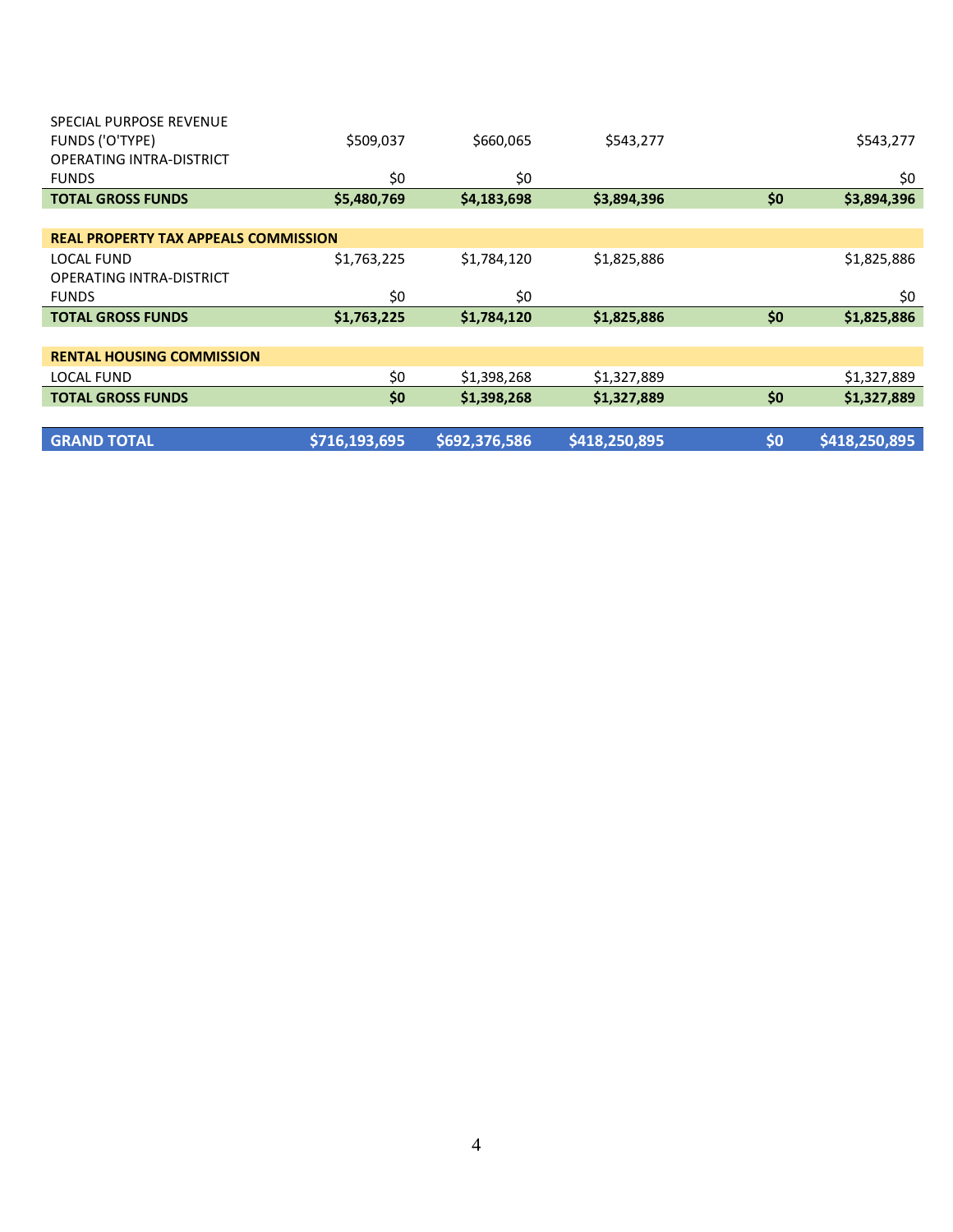# **B. FISCAL YEAR 2021 AGENCY FULL-TIME EQUIVALENT**

<span id="page-4-0"></span>

|                                                 |                           | <b>Agency Full-Time Equivalent Summary</b> |                             |                              |                                                 |
|-------------------------------------------------|---------------------------|--------------------------------------------|-----------------------------|------------------------------|-------------------------------------------------|
| <b>Fund Type</b>                                | FY 2019<br><b>Actuals</b> | <b>FY 2020</b><br>Approved                 | Mayor's FY 2021<br>Proposed | <b>Committee</b><br>Variance | <b>Committee's FY</b><br>2021<br>Recommendation |
| <b>DEPARTMENT OF AGING AND COMMUNITY LIVING</b> |                           |                                            |                             |                              |                                                 |
| <b>LOCAL FUND</b>                               | 42.00                     | 49.00                                      | 63.00                       |                              | 63.00                                           |
| <b>FEDERAL GRANT FUND</b>                       | 6.00                      | 6.00                                       | 6.00                        |                              | 6.00                                            |
| FEDERAL MEDICAID PAYMENTS                       | 27.00                     | 26.00                                      | 27.00                       |                              | 27.00                                           |
| <b>OPERATING INTRA-DISTRICT FUNDS</b>           | 0.00                      | 13.00                                      | 0.00                        |                              | 0.00                                            |
| <b>TOTAL FTE</b>                                | 75.00                     | 94.00                                      | 96.00                       | 0.00                         | 96.00                                           |
|                                                 |                           |                                            |                             |                              |                                                 |
| DEPT. OF HOUSING AND COMM. DEVELOPMENT          |                           |                                            |                             |                              |                                                 |
| <b>LOCAL FUND</b>                               | 71.00                     | 59.00                                      | 57.00                       | 1.0                          | 58.00                                           |
| <b>FEDERAL GRANT FUND</b>                       | 25.00                     | 20.00                                      | 21.00                       |                              | 21.00                                           |
| PRIVATE DONATIONS                               | 0.00                      | 0.00                                       | 0.00                        |                              | 0.00                                            |
| SPECIAL PURPOSE REVENUE FUNDS                   |                           |                                            |                             |                              |                                                 |
| ('O'TYPE)                                       | 0.00                      | 0.00                                       | 0.00                        |                              | 0.00                                            |
| OPERATING INTRA-DISTRICT FUNDS                  | 61.00                     | 66.00                                      | 70.00                       |                              | 70.00                                           |
| <b>TOTAL FTE</b>                                | 157.00                    | 145.00                                     | 148.00                      | 1.00                         | 149.00                                          |
| <b>HOUSING AUTHORITY SUBSIDY</b>                |                           |                                            |                             |                              |                                                 |
| <b>LOCAL FUND</b>                               | 0.00                      | 0.00                                       | 0.00                        |                              | 0.00                                            |
| OPERATING INTRA-DISTRICT FUNDS                  | 0.00                      | 0.00                                       |                             |                              | 0.00                                            |
| <b>TOTAL FTE</b>                                | 0.00                      | 0.00                                       | 0.00                        | 0.00                         | 0.00                                            |
|                                                 |                           |                                            |                             |                              |                                                 |
| <b>HOUSING FINANCE AGENCY</b>                   |                           |                                            |                             |                              |                                                 |
| <b>ENTERPRISE AND OTHER FUNDS</b>               | 0.00                      | 0.00                                       | 0.00                        |                              | 0.00                                            |
| <b>TOTAL FTE</b>                                | 0.00                      | 0.00                                       | 0.00                        | 0.00                         | 0.00                                            |
|                                                 |                           |                                            |                             |                              |                                                 |
| <b>HOUSING PRODUCTION TRUST FUND</b>            |                           |                                            |                             |                              |                                                 |
| <b>ENTERPRISE AND OTHER FUNDS-</b>              |                           |                                            |                             |                              |                                                 |
| DEDICATED TAX                                   | 0.00                      | 0.00                                       | 0.00                        |                              | 0.00                                            |
| <b>ENTERPRISE AND OTHER FUNDS</b>               | 0.00                      | 0.00                                       | 0.00                        |                              | 0.00                                            |
| <b>TOTAL FTE</b>                                | 0.00                      | 0.00                                       | 0.00                        | 0.00                         | 0.00                                            |
|                                                 |                           |                                            |                             |                              |                                                 |
| <b>HOUSING PRODUCTION TRUST FUND (SUBSIDY)</b>  |                           |                                            |                             |                              |                                                 |
| <b>LOCAL FUND</b>                               | 0.00                      | 0.00                                       | 0.00                        |                              | 0.00                                            |
| <b>TOTAL FTE</b>                                | 0.00                      | 0.00                                       | 0.00                        | 0.00                         | 0.00                                            |
|                                                 |                           |                                            |                             |                              |                                                 |
| OFFICE OF THE TENANT ADVOCATE                   |                           |                                            |                             |                              |                                                 |
| <b>LOCAL FUND</b>                               | 18.00                     | 20.00                                      | 20.00                       |                              | 20.00                                           |
| SPECIAL PURPOSE REVENUE FUNDS                   |                           |                                            |                             |                              |                                                 |
| ('O'TYPE)                                       | 2.00                      | 3.00                                       | 3.00                        |                              | 3.00                                            |
| OPERATING INTRA-DISTRICT FUNDS                  | 0.00                      | 0.00                                       |                             |                              | 0.00                                            |
| <b>TOTAL FTE</b>                                | 20.00                     | 23.00                                      | 23.00                       | 0.00                         | 23.00                                           |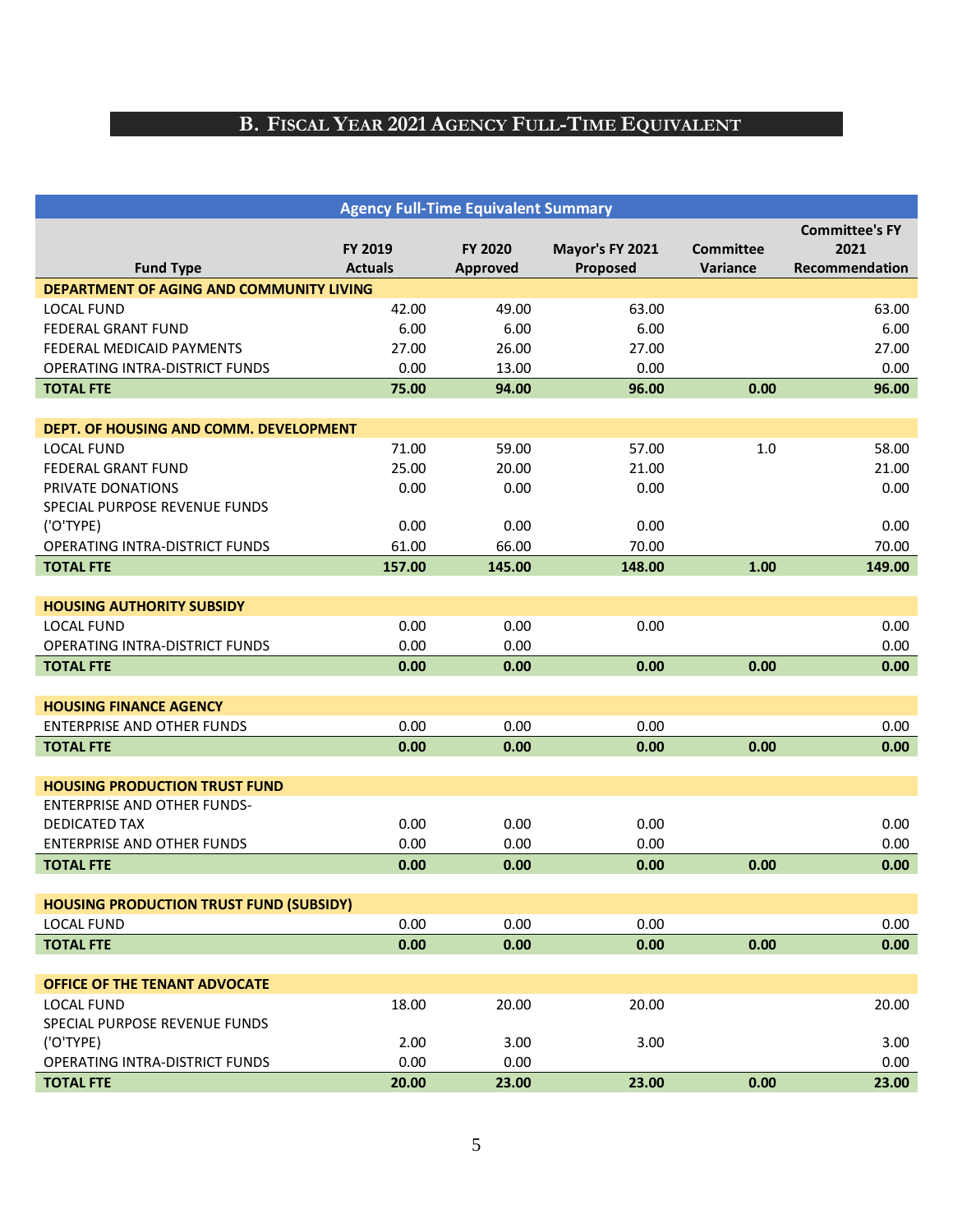| <b>REAL PROPERTY TAX APPEALS COMMISSION</b> |        |        |        |      |        |
|---------------------------------------------|--------|--------|--------|------|--------|
| LOCAL FUND                                  | 10.00  | 8.00   | 8.00   |      | 8.00   |
| <b>OPERATING INTRA-DISTRICT FUNDS</b>       | 0.00   | 0.00   |        |      | 0.00   |
| <b>TOTAL FTE</b>                            | 10.00  | 8.00   | 8.00   | 0.00 | 8.00   |
|                                             |        |        |        |      |        |
| <b>RENTAL HOUSING COMMISSION</b>            |        |        |        |      |        |
| LOCAL FUND                                  | 0.00   | 9.00   | 9.00   |      | 9.00   |
| <b>TOTAL FTE</b>                            | 0.00   | 9.00   | 9.00   | 0.00 | 9.00   |
|                                             |        |        |        |      |        |
| <b>GRAND TOTAL</b>                          | 262.00 | 279.00 | 284.00 | 0.00 | 284.00 |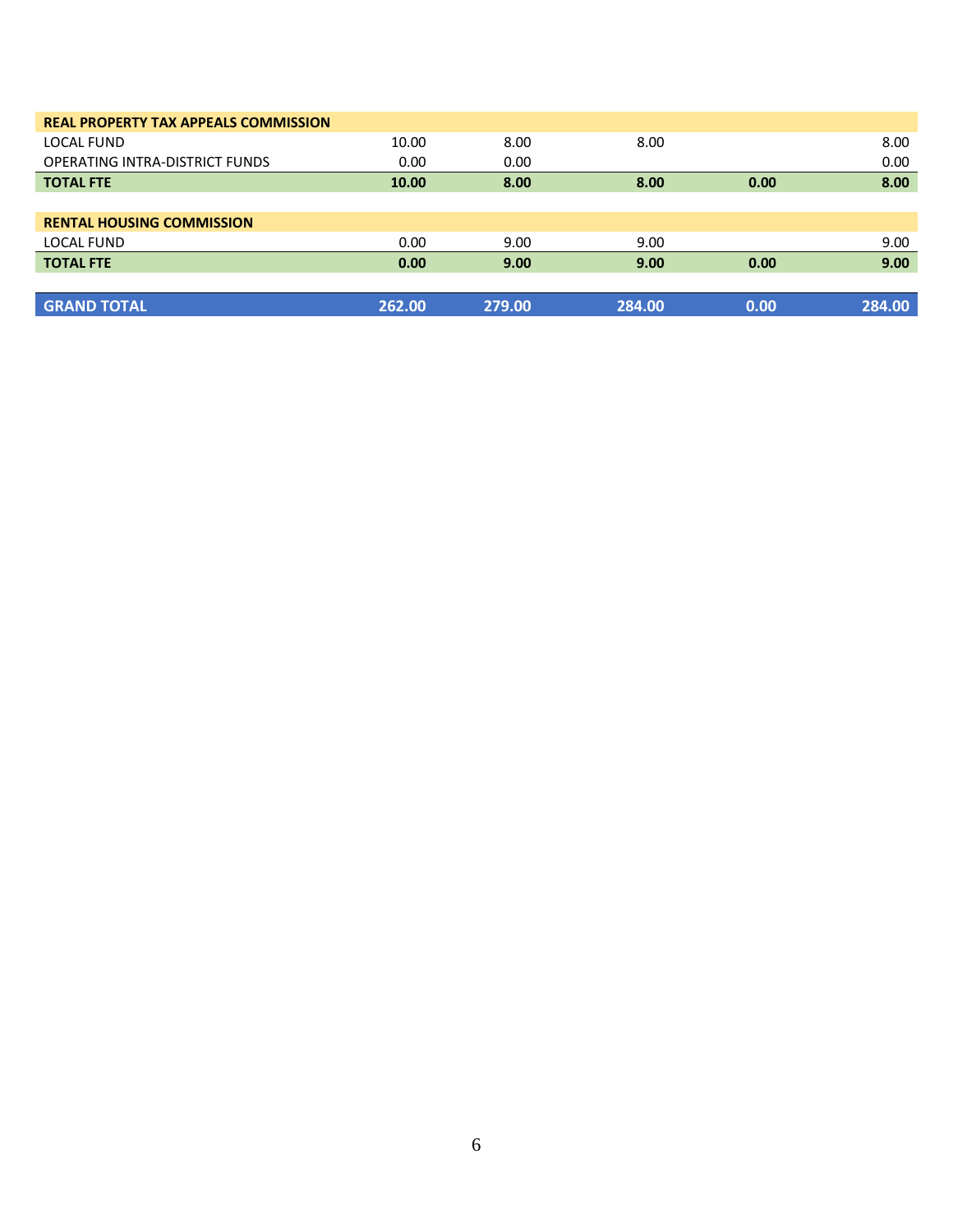# **C. FY 2021 – 2026 AGENCY CAPITAL BUDGET SUMMARY**

<span id="page-6-0"></span>

| Owner<br>Agency  | Project<br>$\mathbf{N}\mathbf{o}$ | <b>Project Title</b>                                                              | Allotment<br>Scenario                                                   | Sum of<br>Unspent<br>Allotment as<br>of 5-16-20 | Sum of Available<br>Allotment as of<br>5-16-20 (includes<br>Pre-<br>Encumbrances) | FY 2021            | ${\bf F}{\bf Y}$<br>2022 | ${\bf F}{\bf Y}$<br>2023 | <b>FY</b><br>2024 | ${\bf F}{\bf Y}$<br>2025 | ${\bf F}{\bf Y}$<br>2026 | FY 2021-<br>FY 2026 Total |
|------------------|-----------------------------------|-----------------------------------------------------------------------------------|-------------------------------------------------------------------------|-------------------------------------------------|-----------------------------------------------------------------------------------|--------------------|--------------------------|--------------------------|-------------------|--------------------------|--------------------------|---------------------------|
| BY <sub>0</sub>  | A0508C                            | WARD 8<br><b>SENIOR</b><br><b>WELLNESS</b><br><b>CENTER</b>                       | Approved<br>FY20 CIP<br>for FY21-25<br>Available                        | \$0                                             | \$0                                                                               | \$8,900,000        | $\$0$                    | \$0                      | $\$0$             | $\$0$                    | \$0                      | \$8,900,000               |
|                  | A0508C<br>Total                   |                                                                                   | <b>Balances</b>                                                         | \$2,488,056<br>\$2,488,056                      | \$2,488,056<br>\$2,488,056                                                        | \$0<br>\$8,900,000 | $\$0$<br>\$0             | \$0<br>\$0               | $\$0$<br>\$0      | $\$0$<br>\$0             | $\$0$<br>\$0             | \$0<br>\$8,900,000        |
|                  | <b>EA337C</b>                     | WASHINGT<br>ON<br><b>CENTER</b><br>FOR AGING<br><b>SERVICES</b><br><b>REN</b>     | Available<br><b>Balances</b>                                            | \$533,914                                       | \$519,053                                                                         | \$0                | $\$0$                    | \$0                      | $\$0$             | $\$0$                    | \$0                      | $\$0$                     |
|                  | <b>EA337C</b><br>Total            |                                                                                   |                                                                         |                                                 |                                                                                   | \$0                | \$0                      | \$0                      | \$0               | \$0                      | \$0                      | \$0                       |
|                  | <b>SW601C</b><br><b>SW601C</b>    | <b>SENIOR</b><br><b>WELLNESS</b><br><b>CENTER</b><br><b>RENOVATI</b><br>ON POOL P | Available<br><b>Balances</b>                                            | \$533,914<br>\$2,687,516                        | \$519,053<br>\$1,559,918                                                          | $\$0$              | $\$0$                    | \$0                      | $\$0$             | $\$0$                    | \$0                      | $\$0$                     |
| <b>BY0</b>       | Total                             |                                                                                   |                                                                         | \$2,687,516                                     | \$1,559,918                                                                       | \$0                | \$0                      | \$0                      | \$0               | $\$0$                    | $\$0$                    | \$0                       |
| Total            |                                   |                                                                                   |                                                                         | \$5,709,485                                     | \$4,567,027                                                                       | \$8,900,000        | \$0                      | \$0                      | \$0               | \$0                      | \$0                      | \$8,900,000               |
| CQ0              | RCC06C                            | <b>RENT</b><br><b>CONTROL</b><br><b>DATABASE</b>                                  | Available<br><b>Balances</b><br>Committee's<br><b>FY21</b><br>Recommend | \$1,094,066                                     | \$1,094,066                                                                       | \$0                | $\$0$                    | \$0                      | \$0               | $\$0$                    | \$0                      | \$0                       |
|                  |                                   |                                                                                   | ation                                                                   | \$129,000                                       | \$129,000                                                                         | \$0                | $\$0$                    | \$0                      | $\$0$             | $\$0$                    | \$0                      | $\$0$                     |
|                  | RCC06C<br>Total                   |                                                                                   |                                                                         | \$1,223,066                                     | \$1,223,066                                                                       | \$0                | \$0                      | \$0                      | \$0               | \$0                      | \$0                      | \$0                       |
| <b>CQ0</b> Total |                                   |                                                                                   |                                                                         | \$1,223,066                                     | \$1,223,066                                                                       | \$0                | \$0                      | \$0                      | \$0               | \$0                      | \$0                      | \$0                       |
| D <sub>B0</sub>  | <b>DHDOTC</b>                     | DHCD-<br><b>DDOT</b><br><b>CAPITAL</b>                                            | Available<br><b>Balances</b>                                            | \$2,701,057                                     | \$2,701,057                                                                       | \$0                | \$0                      | \$0                      | \$0               | \$0                      | \$0                      | $\$0$                     |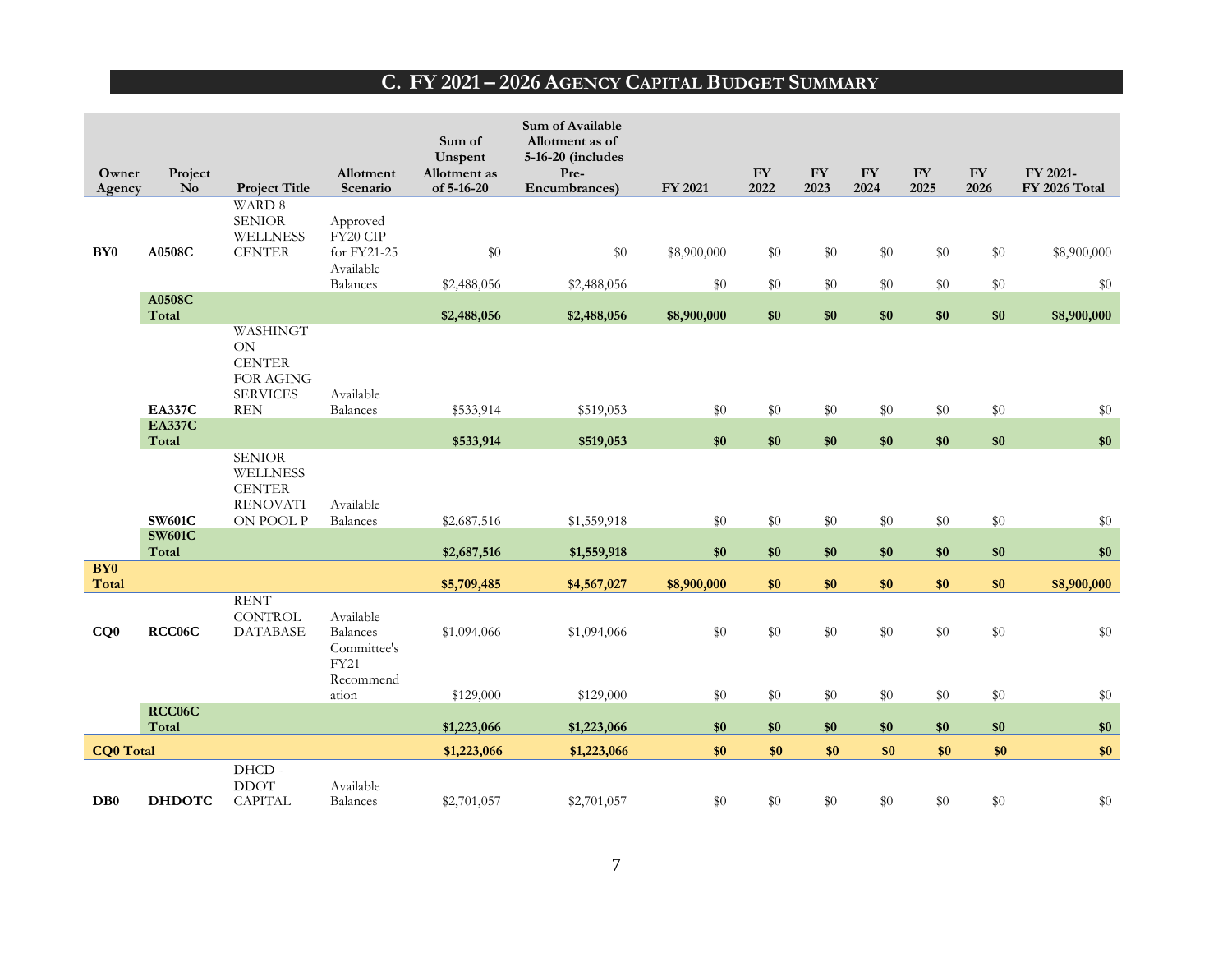|                    |                        | FEDERAL<br>GRANT<br>PROJECT |             |             |             |     |     |     |     |     |             |
|--------------------|------------------------|-----------------------------|-------------|-------------|-------------|-----|-----|-----|-----|-----|-------------|
|                    | <b>DHDOTC</b><br>Total |                             | \$2,701,057 | \$2,701,057 | \$0         | \$0 | \$0 | \$0 | \$0 | \$0 | \$0         |
| <b>DB0</b> Total   |                        |                             | \$2,701,057 | \$2,701,057 | \$0         | \$0 | \$0 | \$0 | \$0 | \$0 | \$0         |
| <b>Grand Total</b> |                        |                             | \$9,633,609 | \$8,491,150 | \$8,900,000 | \$0 | \$0 | \$0 | \$0 | \$0 | \$8,900,000 |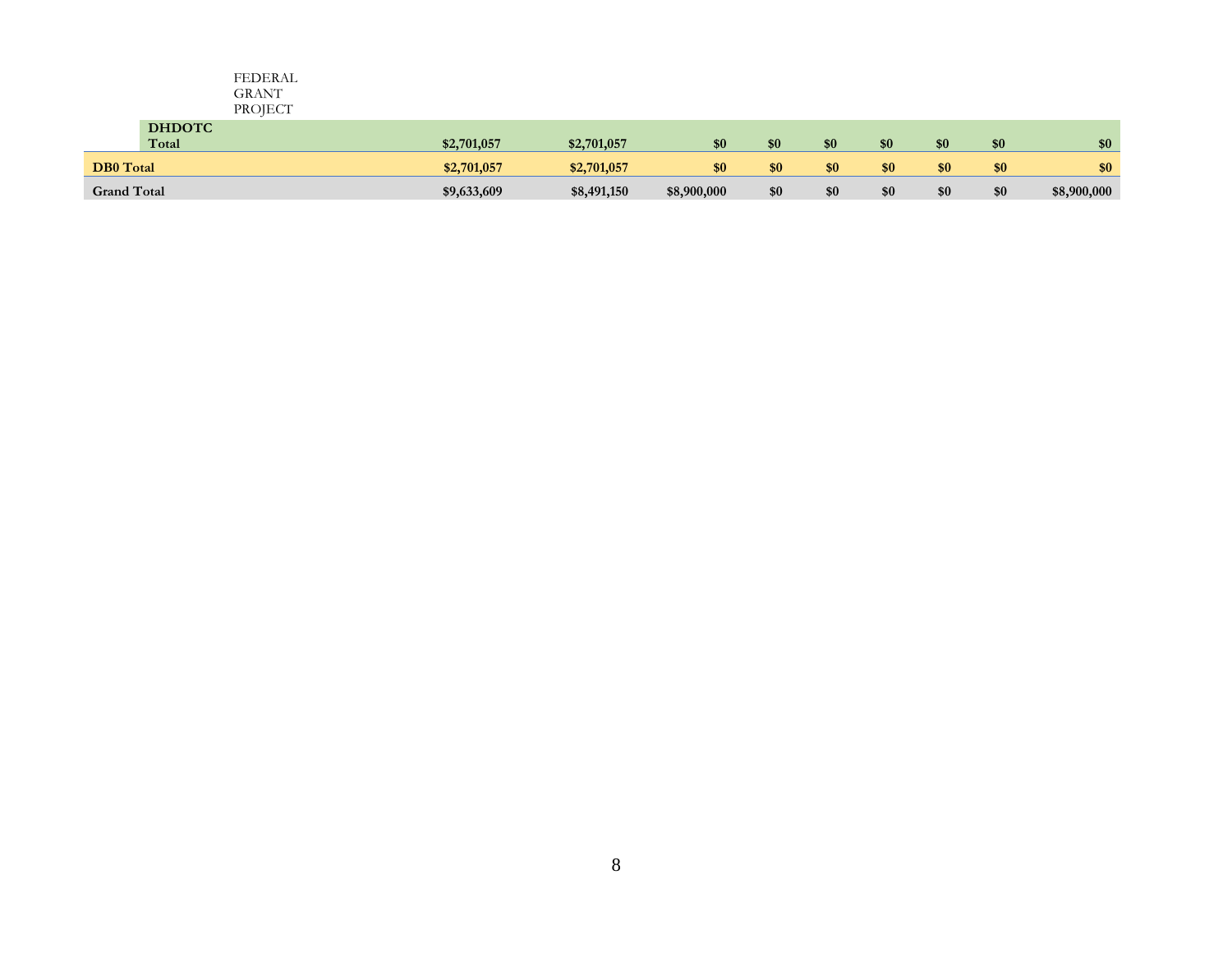# **D. TRANSFERS IN FROM OTHER COMMITTEES**

<span id="page-8-0"></span>

| Sending<br>Committee                        | Amount      | <b>FTEs</b>    | Receiving<br>Agency | Prog<br>ram | Purpose                                                                                                                                                                                                                                      | Recurring<br>or One-<br>Time |
|---------------------------------------------|-------------|----------------|---------------------|-------------|----------------------------------------------------------------------------------------------------------------------------------------------------------------------------------------------------------------------------------------------|------------------------------|
| Transportation<br>& the<br>Environment      | \$215,000   | $\overline{0}$ | <b>DACL</b>         | 9400        | Enhancement to fund<br>day programming for<br>senior citizens.                                                                                                                                                                               | One-Time                     |
| Transportation<br>& the<br>Environment      | \$200,000   | $\overline{0}$ | <b>DACL</b>         | 9400        | Enhancement to fund<br>programming and<br>services and outreach<br>for non-English<br>speaking seniors.                                                                                                                                      | One-Time                     |
| Judiciary &<br>Public Safety                | \$10,000    | $\theta$       | <b>DHCD</b>         | 8100        | Enhancement to fund<br>the contractual services<br>fiscal impact of B23-48.                                                                                                                                                                  | Recurring                    |
| Judiciary &<br>Public Safety                | \$250,000   | $\overline{0}$ | <b>DHCD</b>         | 2000        | Enhancement for<br>Housing Preservation<br>Fund at DHCD.                                                                                                                                                                                     | One-Time                     |
| Government<br>Operations                    | \$12,960    | $\overline{0}$ | <b>DCHA</b>         | 2000        | Enhancement for the<br>shallow subsidy for<br>unsubsidized seniors at<br>DCHA.                                                                                                                                                               | Recurring                    |
| Committee on<br>Facilities &<br>Procurement | \$936,017   | $\overline{0}$ | <b>DCHA</b>         | 3000        | Enhancement for a total<br>of 40 tenant-based<br>housing vouchers; 20<br>returning citizens<br>identified by the Office<br>on Returning Citizens<br>Affairs; 10 for senior<br>citizens; and 10<br>specifically for LGBT<br>Seniors for DCHA. | Recurring                    |
| Total                                       | \$1,623,977 | $\overline{0}$ |                     |             |                                                                                                                                                                                                                                              |                              |

# <span id="page-8-1"></span>**E. OUT TO OTHER COMMITTEES**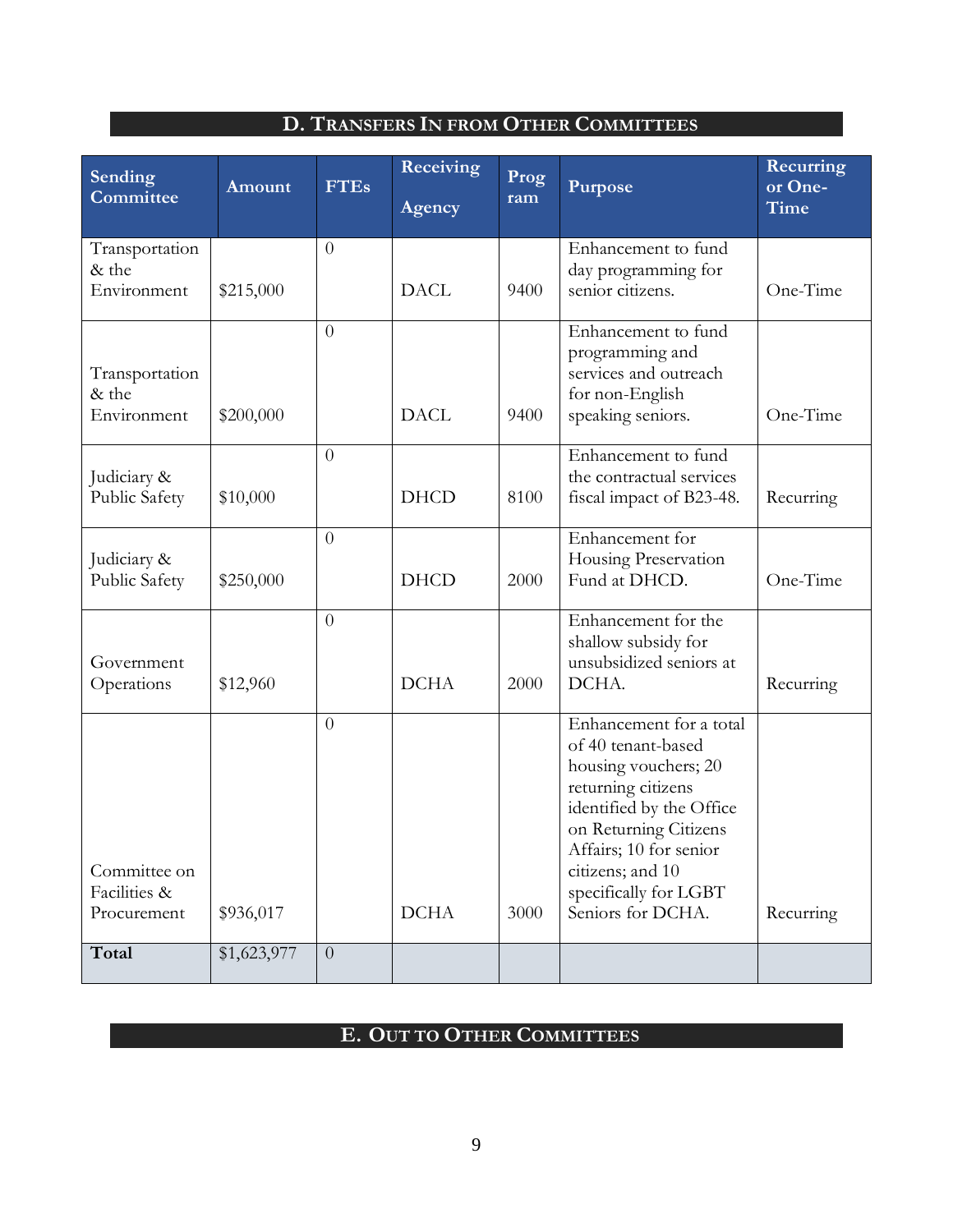| Receiving<br>Committee            | Amount    | <b>FTEs</b> | Receiving<br>agency                         | Program | Purpose                              | <b>Recurring or</b><br>One-Time |
|-----------------------------------|-----------|-------------|---------------------------------------------|---------|--------------------------------------|---------------------------------|
| Committee<br>on Human<br>Services | \$125,000 | 0.0         | Department<br>of Human<br>Services<br>(IA0) | 5014    | To<br>enhance<br>funding<br>for ERAP | One-time                        |
| Total                             | \$125,000 | 0.0         |                                             |         |                                      |                                 |

# **F. REVENUE ADJUSTMENT**

<span id="page-9-0"></span>The Committee has no recommended revenue adjustments.

# **G. FUNDING OF BUDGET SUPPORT ACT SUBTITLES**

<span id="page-9-1"></span>

| Subtitle | Agency        | Program | Amount | <b>FTEs</b> |
|----------|---------------|---------|--------|-------------|
| N/A      | N<br>$\Delta$ | N/A     | N/A    | N/A         |

# **H. FUNDING OF PENDING BILLS OR LAWS PASSED SUBJECT TO APPROPRIATION**

<span id="page-9-2"></span>

| Bill or<br>Law $#$  | <b>Status</b>   | Agency      | Program | Amount   | <b>FTEs</b> |
|---------------------|-----------------|-------------|---------|----------|-------------|
| B <sub>23</sub> -48 | Official<br>∟aw | <b>DHCD</b> | 8000    | \$10,000 |             |

# **I. SUMMARY OF COMMITTEE BUDGET RECOMMENDATIONS**

# **DEPARTMENT OF AGING AND COMMUNITY LIVING (BY0)**

<span id="page-9-3"></span>**Fiscal Year 2021 Operating Budget Recommendations**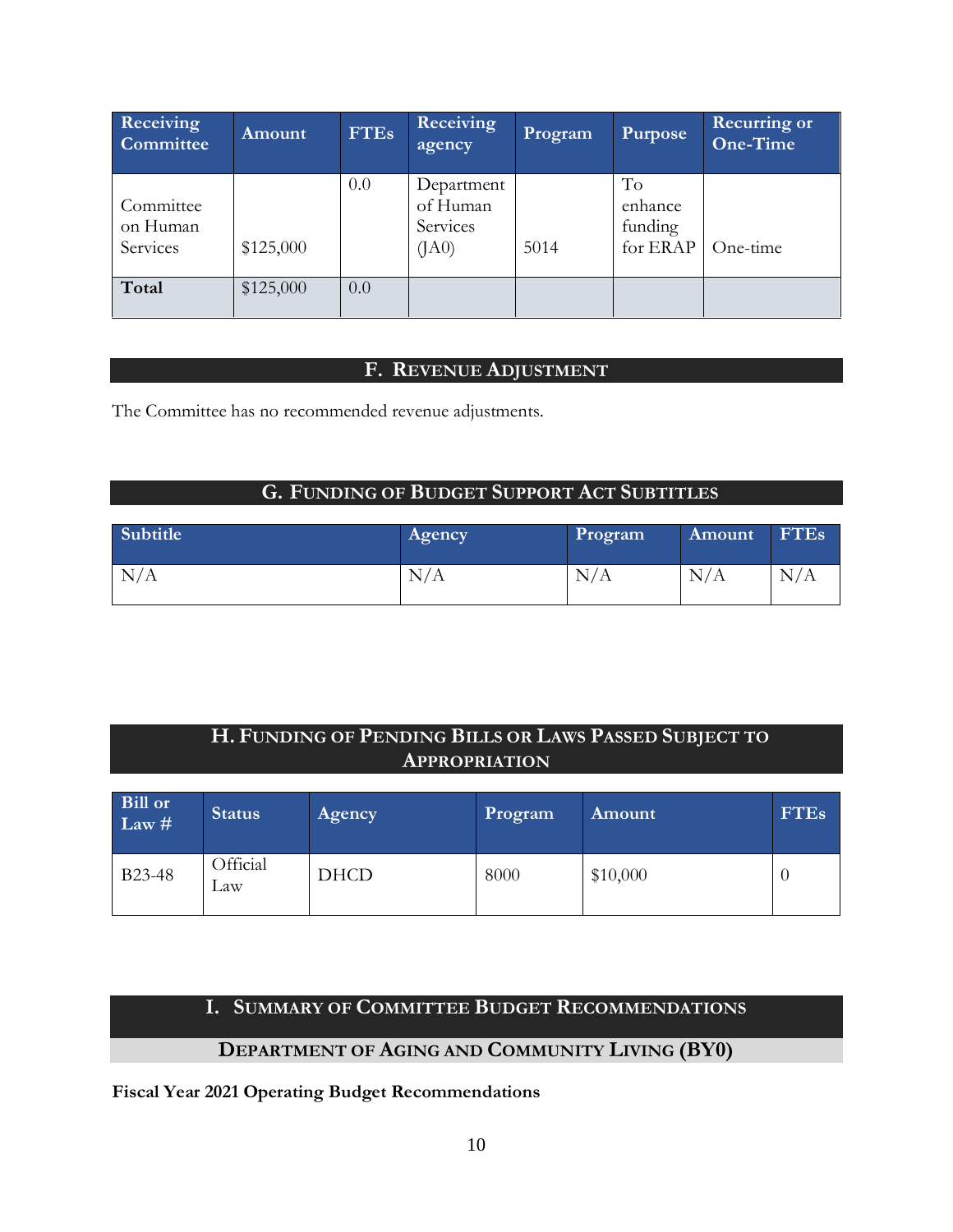The Committee recommends approval of the Mayor's FY 2021 operating budget for the Department of Aging and Community Living with the following changes:

# *Accept the following*:

- 1. \$200,000 in one-time funds to CSG 50 Program 9400, Activity 9440 to fund Day Program from the Committee on Transportation and the Environment; and
- 2. \$215,000 in one-time funds to CSG 50 Program 9400, Activity 9475 to fund Day Programming from the Committee on Transportation and the Environment.
- 3. \$50,000 in one-time funds to CSG 50 Program 9400, Activity 9460 to fund a Ward 5 Senior Village

# **Fiscal Year 2021 Capital Budget Recommendations**

The Committee recommends the approval of the Mayor's FY 2021 capital budget for the Department of Aging and Community Living.

# **Fiscal Year 2021 Policy Recommendations**

The Committee recommends that the Department on Aging and Community Living implement the following policy recommendations:

- 1. The Committee encourages the Department to fulfill its mission of combatting senior isolation and loneliness by implementing the daily call and check program, in partnership with the Board of Election. The Committee further urges that the Department to facilitate and fulfill its goal of reaching isolated seniors by the use of mass mailings and wellness calls.
- 2. The Committee encourages the Department to work with the community in planning for the future development of the 10-year Senior Strategic Plan. The Committee also encourages the Department to considering developing public emergency plan to ensure that seniors are equipped with adequate information to protect themselves, particularly during states of emergency.
- 3. The Committee congratulates and supports the Department's absorption of Adult Protective Services from the Department of Human Services. Further, the Committee encourages DACL to ensure a streamlined absorption of the Adult Protective Services program from the Department of Human Services. Moreover, the Committee urges DACL to put in place the necessary mechanisms that will ensure prompt protection and resolution for all individuals within the APS case load.
- 4. The Committee recommends that the Department conducts a comprehensive review of Lead Agency delivery goals and performance measures to ensure that District funds are used appropriately and cost-effectively.
- 5. The Committee recommends that the Department continues to closely monitor and diligently respond to Safe at Home requests, with the understanding that unmet Safe at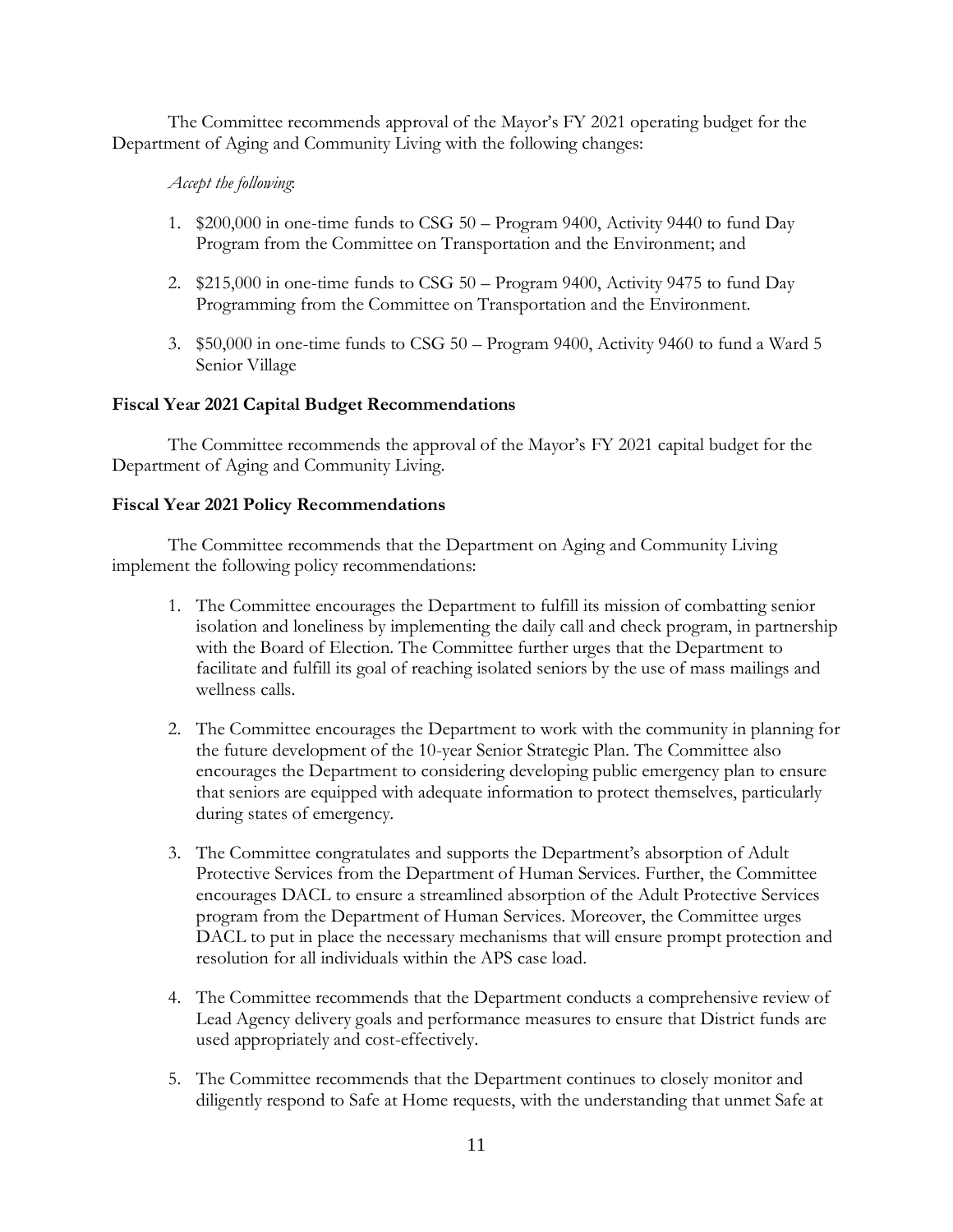Home applications weigh down the single-family rehabilitation process conducted by the Department on Housing and Community Development. Furthermore, the Committee urges DACL to diligently follow-up on the construction progress of approved home adaptations during COVID-19, as construction is deemed essential work and continues to operate during COVID-19 while adhering to public health guidance.

- 6. The Committee remains concerned about adequate nutrition services for District seniors and recognizes that increased federal funding has been made available through Families First COVID-19 and CARES ACT COVID-19 for better coverage of meal deliveries. With the increased funding, the Committee recommends that DACL continue to work to ensure that the need for meals and nutrition supplements are met.
- 7. The Committee is concerned with the adequacy and timeliness of the current transportation services offered to District residents. The Committee urges the Department to ensure that District seniors are provided with safe, sufficient, efficient, and mobility-device friendly transportation services to seniors' varied destinations, especially accounting for physical distancing during COVID-19. The Committee strives to ensure that all District seniors who make efforts to be part of a community living environment will be afforded with adequate transportation services.
- 8. The Committee recommends that the Department works closely with the Committee in developing programs and services that may improve seniors' overall standard of living.

# **DEPARTMENT OF HOUSING AND COMMUNITY DEVELOPMENT (DB0)**

### **Fiscal Year 2021 Operating Budget Recommendations**

The Committee recommends approval of the Mayor's FY 2021 operating budget for the Department of Housing and Community Development with the following changes:

### *Accept the following:*

- 1. \$10,000 in recurring funds to CSG 41 Program 8100, Activity 8110 to fund the contractual services of the fiscal impact for Bill 23-48 from the Committee on Judiciary & Public Safety; and
- 2. \$250,000 in one-time funds to CSG 50 Program 2000, Activity 2025 to enhance the Housing Preservation Fund.

### *Redirect \$1,000,00 in one-time funds from the Property Acquisition and Disposition:*

- \$750,000 to enhance the Housing Preservation Fund: CSG 50, Program 2000, Activity 2025;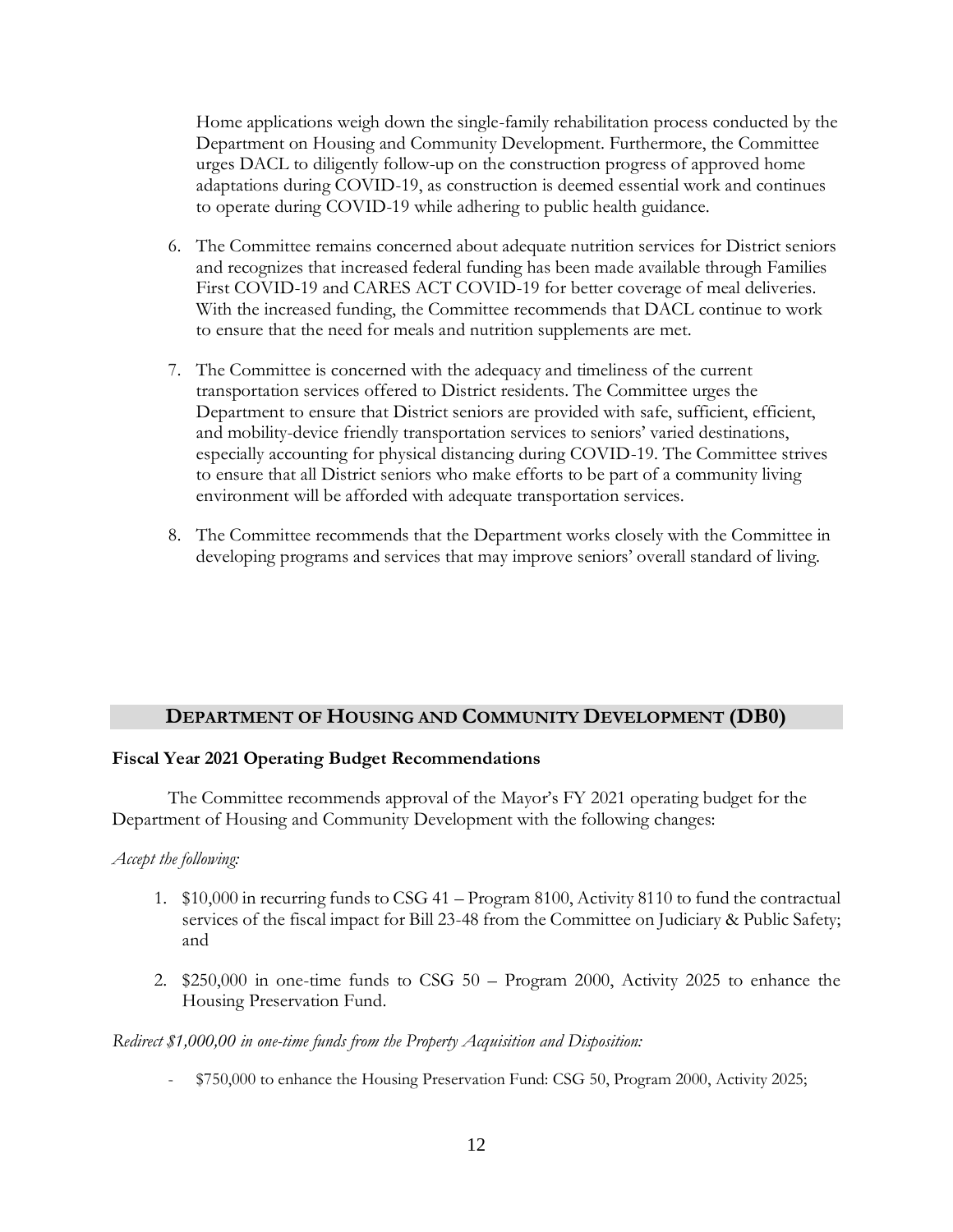- <sup>-</sup> \$125,000 to enhance the operating costs for the rent control clearninghouse database: CSG 50, Program 9000, Activity 9010
- \$125,000 transferred to the Committee on Human Services to CSG 50, Program 5000, Activity 5014 for Emergency Rental Assistance Program (ERAP)
- 4. \$107,226 in one-time funds to CSG 41 Program 1000, Activity 1030 to enhance funds for the MOU between DHCD and HFA for the Reverse Mortgage Insurance and Tax (ReMIT) Payment Program
- 5. \$107,690 in recurring fund to add 1.0 FTE (LEC Ombudsman) as a Limited Equity Cooperative Ombudsman at DHCD
	- \$89,000 to CSG 11/2000/2025 (Regular Pay Continuing Full Time)
	- \$18,690 to CSG 14/2000/2025 (Fringe Current Personnel)

### **Fiscal Year 2021 Capital Budget Recommendations**

The Committee recommends approval of the Mayor's FY 2021 capital budget in the Department of Housing and Community Development.

### **Fiscal Year 2021 Policy Recommendations**

The Committee recommends that the Department of Housing and Community Development implement the following policy recommendations:

- 1. The Committee recommends that DHCD expeditiously fill its 19 vacancies to maintain service delivery to residents. Additionally, many of the vacant positions are supported by various fund types, which makes it difficult to monitor the responsibilities and effectiveness of these specific FTEs. The Committee recommends that the agency work with the Committee to figure out how to streamline funds for administrative and programmatic functions alike.
- 2. The Committee recommends the agency release a Consolidated Request for Proposals (RFP) twice a fiscal year. In the recent past, the agency has shown attempts to release a Consolidated RFP twice in one calendar year but has yet to demonstrate the ability to release two Consolidated RFPs in one fiscal year.
- 3. The Committee also urges DHCD to move more quickly through the selection process for projects. The last Consolidated RFP closed on September 30, 2019, which is FY 2019. Results for this Consolidated RFP have yet to be released. The Committee would like to see a swift selection process.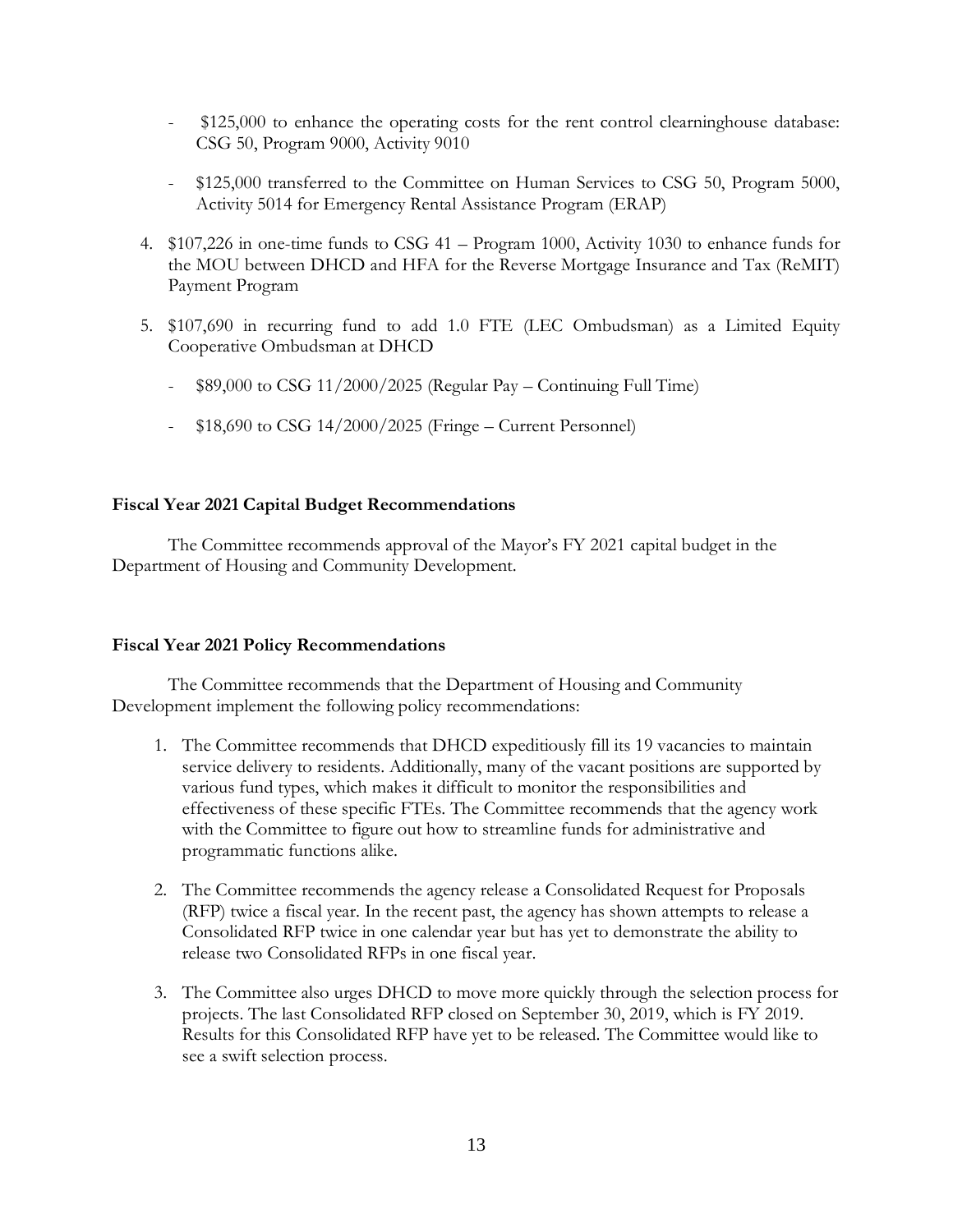- 4. In Fiscal Year 2020, DHCD, through a competitive bidding process, added Low Income Investment Fund (LIIF) as the third administrator of the Preservation Fund along with Capitol Impact Partners and the Local Initiatives Support Corporation (LISC). The Committee is eager to redirect dollars within the Department to the preservation fund to underscore the importance of the 3 to 1 leveraging of private dollars so that an increased number of affordable housing units can be preserved as the fund is enhanced.
	- 5. The Committee recognizes that DHCD has worked through steps in the Single-Family Residential Rehabilitation Program to reduce the backlog and expedite the timeline. However, the Committee recommends that DHCD continue to work to expedite the timeline from the time of application submission to project completion.
	- 6. The Committee recommends that DHCD maintain the minimal maintenance necessary of properties in the inventory of the Property Acquisition and Disposition Division (PADD) and instead redirect the project dollars for PADD to projects funded from the Affordable Housing Financing budget in the Housing Production Trust Fund.
	- 7. The Committee recommends that DHCD review the requirements of the Housing Purchase Assistance Program (HPAP) application, most specifically the requirement that a Notice of Eligibility (NOE) be completed and consider how it may impact residents' ability to complete the process. The Committee looks forward to engaging DHCD and other stakeholders to revise this process.

# **HOUSING AUTHORITY SUBSIDY (HY0)**

### **Fiscal Year 2021 Operating Budget Recommendations**

The Committee recommends approval of the Mayor's FY 2021 operating budget for the District of Columbia Housing Authority with the following changes:

- 1*. Accept the following:*
	- \$12,960 in recurring funds to CSG 50 Program 2000, Activity 2002 to provide additional funding that will permit at least 20 more seniors to participate in the Rental Assistance for Unsubsidized Seniors Program from the Committee on Government Operations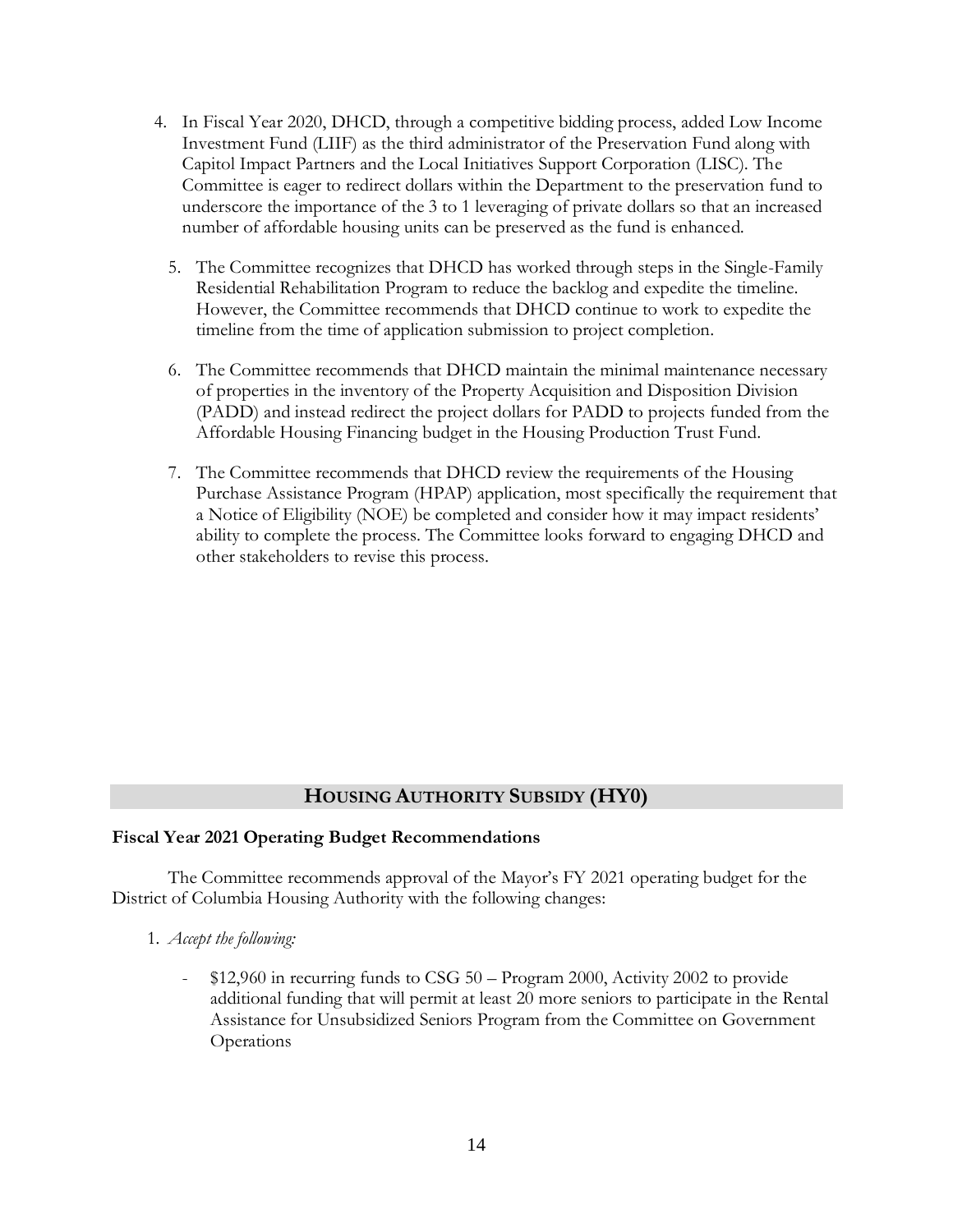- $$468,008.50$  in recurring funds to CSG  $50 -$ Program 6000, Activity 6040 to provide rental assistance to 20 returning citizens identified by the Office on Returning Citizens from the Committee on Facilities and Procurement.
- $$468,008.50$  in recurring funds, directed to CSG  $50 -$  Program 6000, Activity 6040 to provide rental assistance to 20 senior citizens, including 10 set aside for LGBTQ seniors from the Committee on Facilities and Procurement.
- 2 \$38,880 in recurring funds to CSG 50 Program 2000, Activity to provide additional funding for seniors to participate in the Rental Assistance for Unsubsidized Seniors Program
- 3. \$114,960 in recurring funds to CSG 50 Program 6000, Activity 6010, to provide vouchers for LGBTQ Seniors

### **Fiscal Year 2020 Capital Budget Recommendations**

The Housing Authority Subsidy has no associated capital funds.

### **Fiscal Year 2020 Policy Recommendations**

The Committee recommends that the District of Columbia Housing Authority implement the following policy recommendations:

- 1. The Committee recommends that the Housing Authority and the Mayor rejuvenate its efforts to secure future funding to pull applicants from the DCHA voucher waitlist.
- 2. The Committee urges DCHA to work closely with the DMPED over the coming months to determine policies and procedures that will guide the agency's use of the Public Housing & Structural Transformation (PHAST) program funds. The Committee asks that DCHA inform the Committee of the policies and procedures implemented and provide it with a copy of the yearly report that DCHA and DMPED are required to submit to the Committee on Economic Development under the program.
- 3. The Committee requests that DCHA work with relevant agencies to distribute the tenant-based vouchers provided by the \$936,017 transfer from the Committee on Facilities and Procurement.

# **HOUSING FINANCE AGENCY (HF0)**

# **Fiscal Year 2021 Operating Budget Recommendations**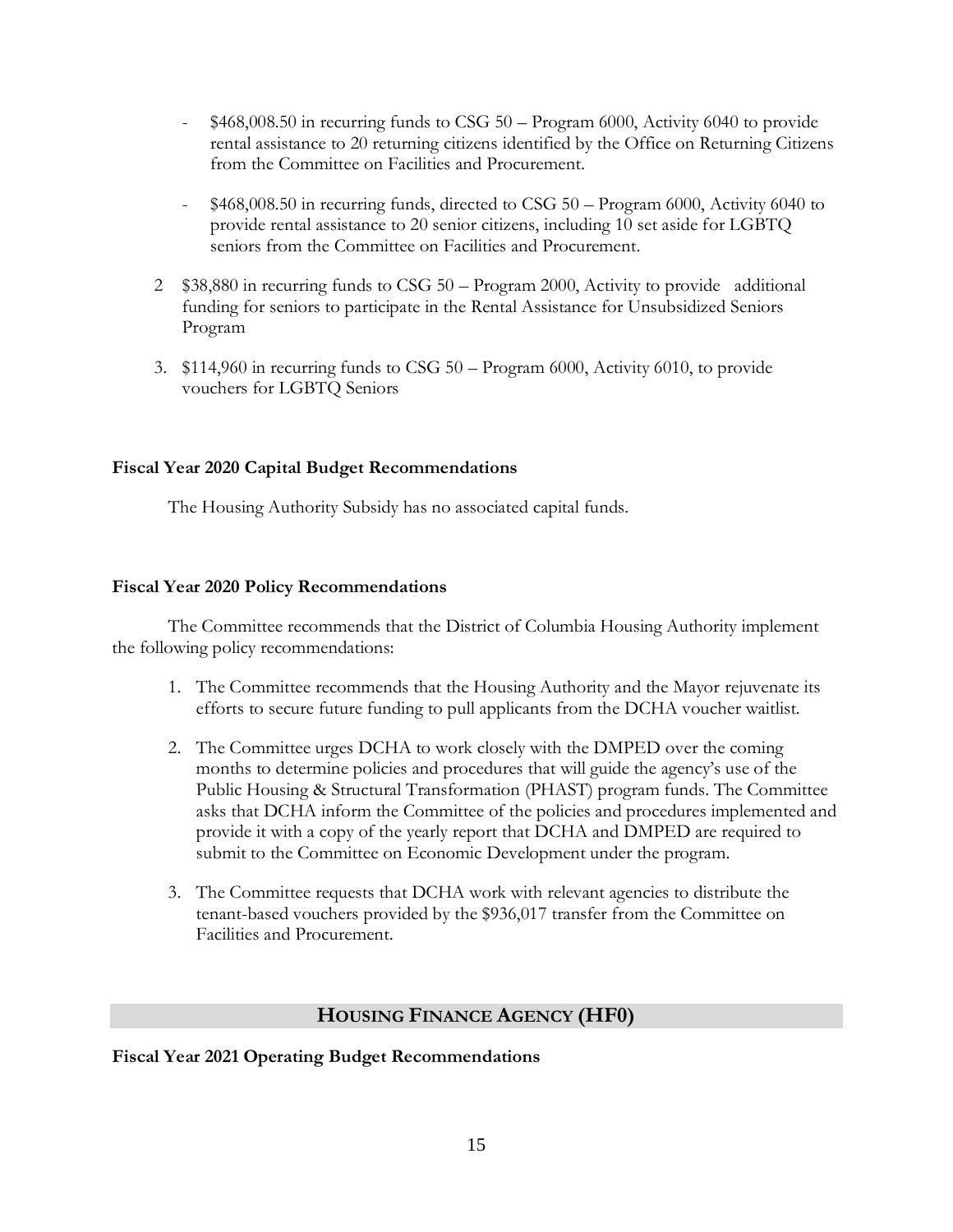The Committee recommends approval of the Mayor's FY 2021 operating budget for the District of Columbia Housing Finance Agency ("DCHFA").

### **Fiscal Year 2021 Capital Budget Recommendations**

The District of Columbia Housing Finance Agency has no associated capital funds.

### **Fiscal Year 2021 Policy Recommendations**

The Committee recommends that the District of Columbia Housing Finance Agency implement the following policy recommendations:

- 1. Meet DCHFA's proposed goal of adding 1,400 new rental units to the District's housing stock.
- 2. Surpass DCHFA's proposed goal of supplying housing where 30% of multi-family units are occupied by District residents whose incomes are below 50% of the area median income (AMI).
- 3. Surpass DCHFA's proposed goal of supplying housing where 85% of multi-family units are occupied by District residents whose incomes are below 60% of the AMI.
- 4. Expand the scope of the ongoing commissioned study on constructions costs in the District of Columbia so that it accounts for the impact of the coronavirus pandemic and resulting economic downturn.
- 5. Publicize DCHFA's Board meetings using available outlets, including social media and newsletters, to encourage public attendance and participation.
- 6. Continue to collaborate with the Department of Housing and Community Development (DHCD) and the Greater Washington Urban League (GWUL) to administer a citywide training for all community-based organizations that serve as the intake entity for the Home Purchase Assistance Program (HPAP) to foster cohesiveness and efficiency amongst stakeholders.
- 7. Work with DHCD and GWUL to streamline the HPAP application process and evaluate the necessity of the Notice of Eligibility component.
- 8. Continue the successful rollout of the Reverse Mortgage Foreclosure Prevention Pilot program (ReMIT) that provides financial assistance for the payment of overdue property taxes and property insurance bills for those homeowners who are at risk of foreclosure.
- 9. Continue to explore innovative options for supporting the development of housing that targets residents at lower income levels, particularly those under 60% of the AMI.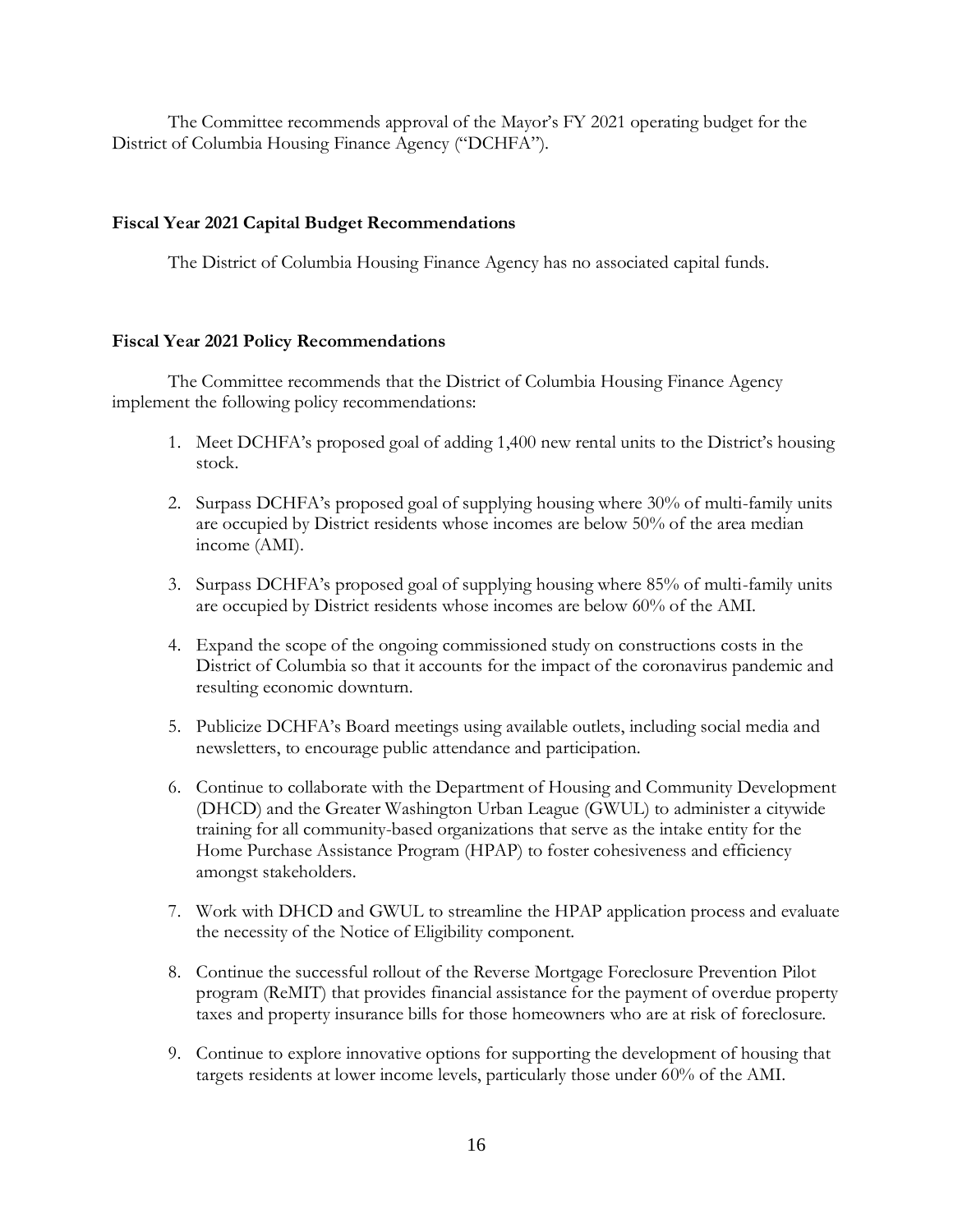- 10. Explore innovative options to support home ownership opportunities for individuals with low credit scores.
- 11. Explore innovative ways for Advisory Neighborhood Commissions (ANCs) and the general public to communicate their position and concerns on proposed developments in their neighborhoods under consideration by DCHFA.

# **HOUSING PRODUCTION TRUST FUND (UZ0)**

### **Fiscal Year 2021 Operating Budget Recommendations**

The Committee recommends approval of the Mayor's FY 2021 budget for the Housing Production Trust Fund with the following modifications:

- 1*. Redirect:*
	- \$4,000,000 in one-time funds within the Housing Production Trust Fund from Activity 4110 (Property Acquisition and Disposition Division) to 2100 (Affordable Housing Financing) from FY20
	- \$5,000,000 in one-time funds within the Housing Production Trust Fund from Activity 4110 (Property Acquisition and Disposition Division) to 2100 (Affordable Housing Financing) from FY21

### **Fiscal Year 2021 Capital Budget Recommendations**

The Housing Production Trust Fund has no associated capital funds.

### **Fiscal Year 2021 Policy Recommendations**

The Committee recommends that the Housing Production Trust Fund implement the following policy recommendations:

1. The Committee recommends that DHCD closely monitor the administrative expenses in the interest of operating in the most efficient manner possible and identifying ways to ensure that administrative costs do not reach the 15% allotted limit each time new money is invested in or removed from the fund.

# **OFFICE OF THE TENANT ADVOCATE (CQ0)**

### **Fiscal Year 2021 Operating Budget Recommendations**

The Committee recommends approval of the Mayor's FY 2021 operating budget for the Office of the Tenant Advocate with the following changes: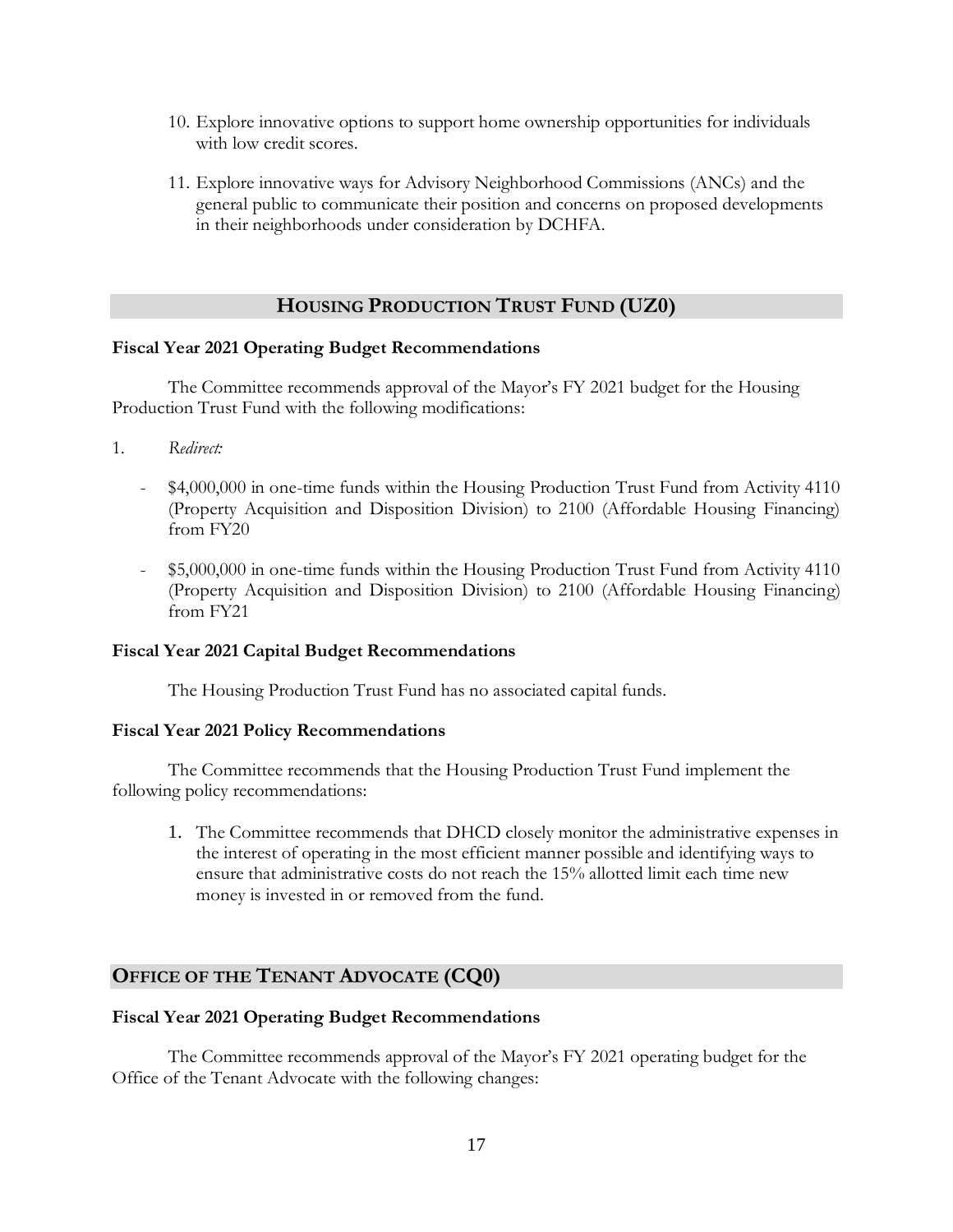#### *Increase the following:*

1. \$125,000 to the Office of the Tenant Advocate to CSG 50, Program 9000, Activity 9010 to enhance funds for the operating costs of the rent control database

#### **Fiscal Year 2021 Capital Budget Recommendations**

The Office of the Tenant Advocate has no associated capital funds.

### **Fiscal Year 2121 Policy Recommendations**

The Committee recommends that the Office of the Tenant Advocate implement the following policy recommendations:

- 1. By December 2020:
	- a. Complete the Rent Control Housing Clearinghouse (the "Clearinghouse"), authorized by subtitle J, the Publicly Accessible Rent Control Housing Clearinghouse Amendment Act of 2017, of L22-0033, the Fiscal Year 2018 Budget Support Act of 2017, effective from December 13, 2017.<sup>1</sup>
	- b. Also complete the reregistration project authorized by subtitle CC of L22-0168, the Rental Housing Registration Update Amendment Act of 2018, effective from October 30, 2018. The Rental Housing Registration Update is a priority component of the Clearinghouse project, and it is the Committee's expectation that the reregistration requirement would be developed as a priority task order by the OTA in the overall development of the Clearinghouse.
- 2. The Committee strongly urges the OTA to utilize every resource in its arsenal to raise the priority of the project at the Office of Contracting and Procurement so that work on coding the database can finally begin by the end of 2020.
- 3. Endeavor to continue the tradition of OTA's annual summit through a virtual platform in September 2020. Although due to the COVID-19 public health emergency, OTA will not have the budget for a summit comparable to past summits, nevertheless, OTA should work to hold a virtual summit this year so that the important educational function of the summit continues.

<sup>1</sup> In L21-0036, the Fiscal Year 2016 Budget Support Act of 2015, the Committee had authorized DHCD to establish an internet-accessible, searchable database for the submission, management, and review of all documents that the Rental Housing Act of 1985 requires housing providers to submit to RAD. The Clearinghouse was required to be completed by DHCD within two years of the effective date of L21-0036 so that documents could be submitted by housing providers and tenants to RAD through the online clearinghouse. However, two years after the mandate was given to DHCD, the Committee saw no discernable progress in the development of the database, so the responsibility was transferred to the Office of the Tenant Advocate in L22-0033.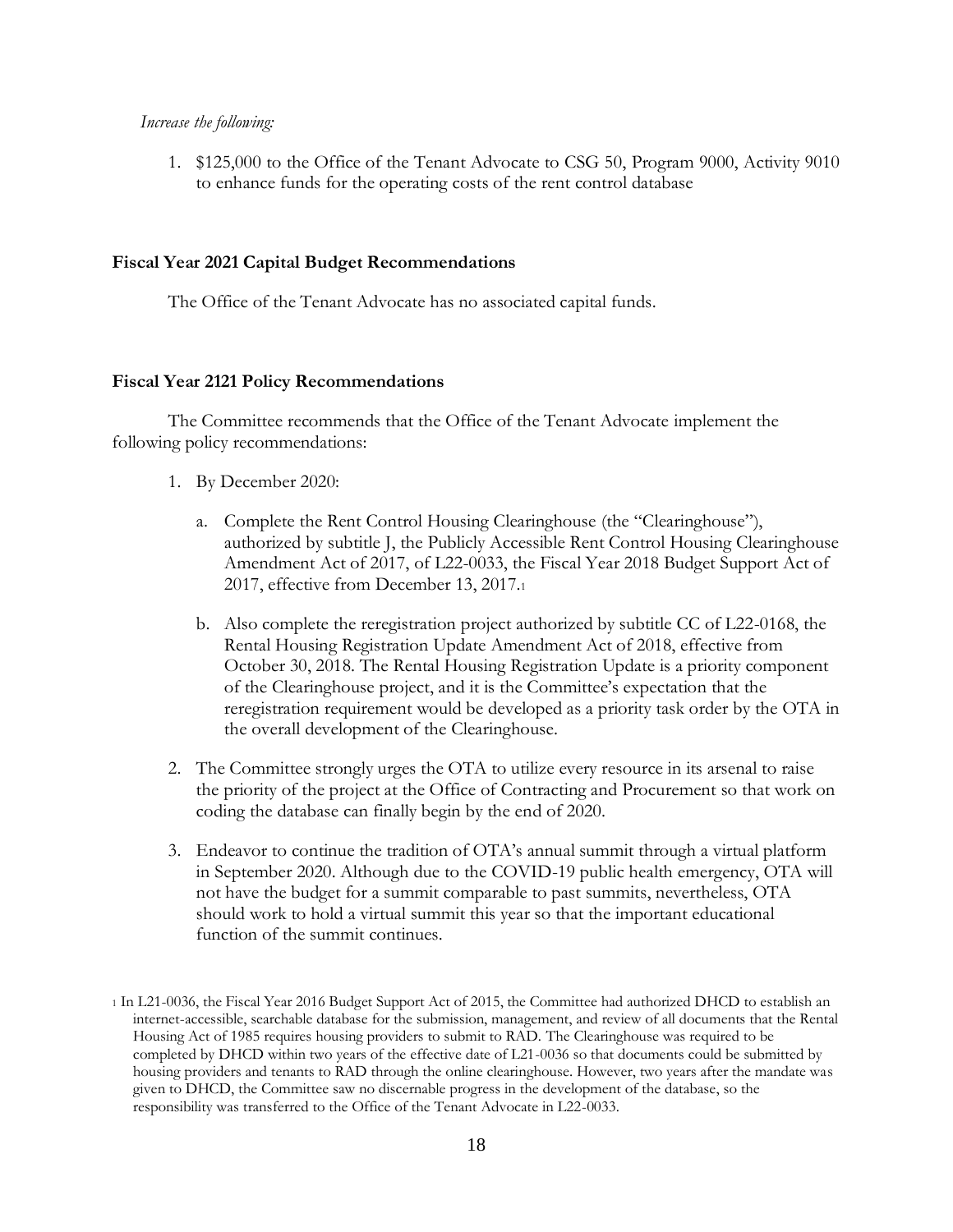# **REAL PROPERTY TAX APPEALS COMMISSION (DA0)**

### **Fiscal Year 2021 Operating Budget Recommendations**

The Committee recommends approval of the Mayor's FY 2021 operating budget for the Real Property Tax Appeals Commission.

### **Fiscal Year 2021 Capital Budget Recommendations**

The Real Property Tax Appeals Commission (RPTAC) has no associated proposed capital funds.

#### **Fiscal Year 2021 Policy Recommendations**

The Committee recommends that the Real Property Tax Appeals Commission implement the following policy recommendations:

- 1. Work expeditiously to find a qualified Executive Director to fill the existing vacancy.
- 2. Expand outreach efforts to continue to ensure that the public is aware of the services the agency provides.
- 3. Expand authorization for additional FTEs in FY 2022 and beyond to provide additional personnel for appraisal, legal, and administrative assistance with the agency's increasing caseload.
- 4. Continue to engage in regular dialogue with the Committee on the agency's caseload and trends in assessments as the Council evaluates means for providing real property tax relief for certain populations.
- 5. Continue to engage in regular dialogue with the Committee on the agency's efforts to improve operational efficiencies with its part-time Commissioners.

### **RENTAL HOUSING COMMISSION (DR0)**

### **Fiscal Year 2021 Operating Budget Recommendations**

The Committee recommends approval of the Mayor's FY 2021 operating budget for the Rental Housing Commission.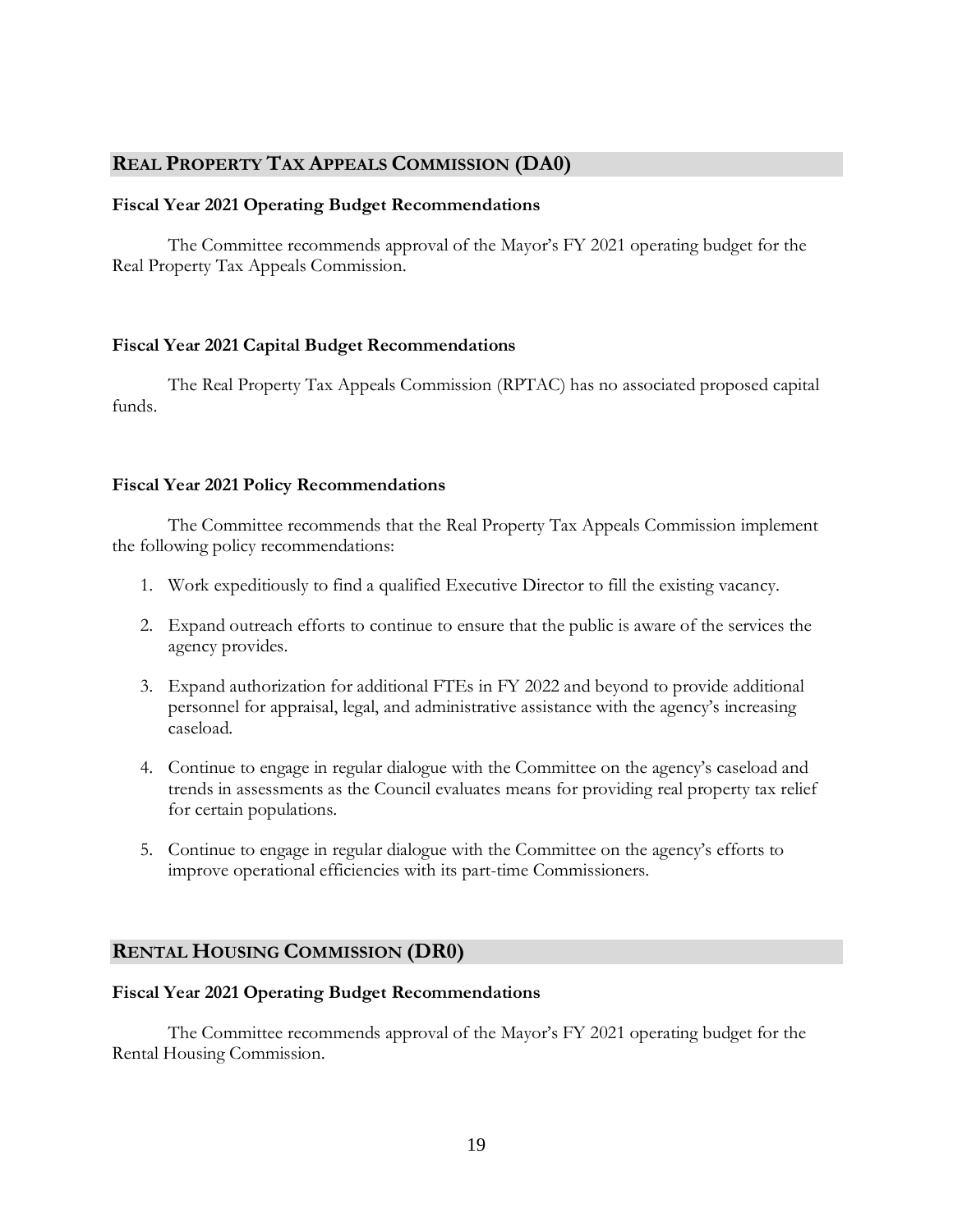### **Fiscal Year 2021 Capital Budget Recommendations**

The Rental Housing Commission has no associated proposed capital funds.

### **Fiscal Year 2121 Policy Recommendations**

The Committee recommends that the Rental Housing Commission implement the following policy recommendations:

- 1. The RHC should continue to make the necessary changes to operationalize its status as independence agency. The RHC has made numerous operational changes since February 2019 when the RHC became independent, including working with DCHR to recruit the RHC's first General Counsel and working with OCTO to develop the RHC's agency profile across all platforms.
- 2. The RHC should finalize the its work with the Office of the City Administrator on performance metrics for FY 2021. The following performance measures should be included in its performance metrics: percent of decisions upheld or reversed, percent of cases mediated, average number of days between notice of appeal and receipt of certified record, average number of business days to complete adjudication, average number of days between preliminary case review and staff assignment, average number of calendar days between initial case filing to filing of record or receipt of transcript, if any, between filing of record or receipt of transcript, if any to oral argument, between oral argument to disposition, between receipt of certified record and scheduled hearing date, between hearing and opinion, percent of cases awaiting decision that are more than 340 days old, average number of days between initial case filing to mediation scheduling, percent of initial mediation held within 45 calendars day after notice of appeal being filed, and percent of eligible cases resolved through mediation or Mediator-involved settlement.
- 3. The RHC should expedite its efforts to promulgate the regulations without further delay through prioritizing virtual stakeholder and sister agency meetings. Final regulations are crucial to guide housing providers, tenants, and judges in the implementation of the many recent and near past changes to the Rental Housing Act of 1985.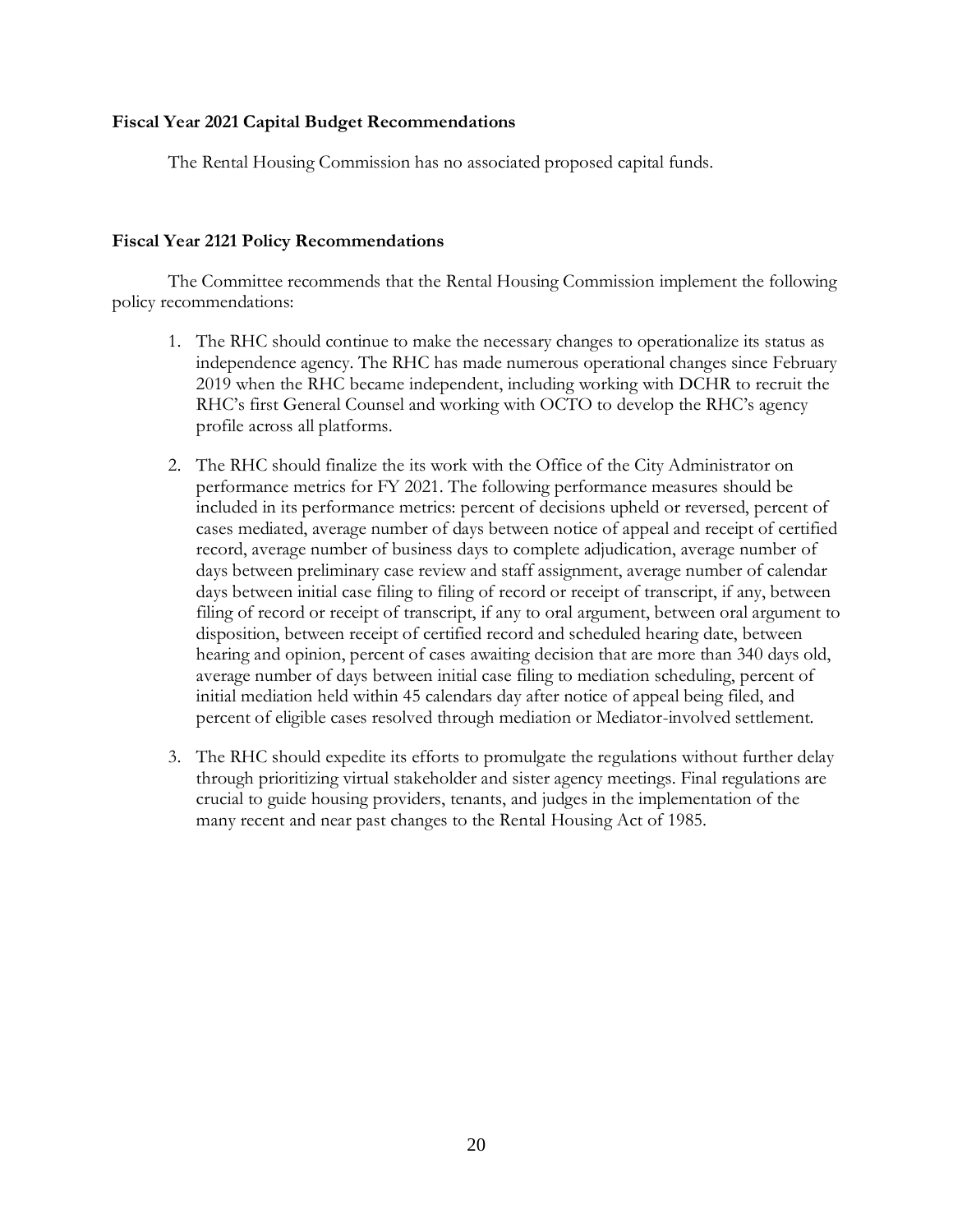# <span id="page-20-0"></span>**IV. BUDGET SUPPORT ACT RECOMMENDATIONS**

On Monday, May 18, 2020, Chairman Mendelson introduced, on behalf of the Mayor, the "Fiscal Year 2021 Budget Support Act of 2020" (Bill 23-0760). The bill contains two subtitles for which the Committee has provided comments.

# <span id="page-20-1"></span>**A. RECOMMENDATIONS ON MAYOR'S PROPOSED SUBTITLES**

The Committee provides comments on the following subtitles of the "Fiscal Year 2021 Budget Support Act of 2020":

# <span id="page-20-2"></span>**1. Title V. Subtitle D – The Senior Strategic Plan Amendment Act of 2020**

# **a. Purpose, Effect, and Impact on Existing Law**

The subtitle amends the Senior Strategic Plan Amendment Act of 2018 by delaying the plan's implementation date from December 31, 2019, to the last day of the second fiscal year for which funding for the act is included in an approved budget and a financial plan.

# **b. Committee Reasoning**

Currently, the Senior Strategic Plan Amendment of 2018 requires the Department of Aging and Community Living to develop and publish a 10-year strategic plan that serves as a long-term blueprint for District services for the aged. However, because of the current Public Health Emergency of COVID-19, the District must make some financial reductions. The Committee understands this unfortunate, but necessary delay and believes that the Department will fulfill its task of developing and publishing this Senior Strategic Plan within an appropriate time, as funding becomes available.

# **c. Section-by-Section Analysis**

Sec. 5031. Short title.

Sec. 5032. Amends the Senior Strategic Plan Amendment Act of 2018 to delay the Department's requirement of developing and publishing a 10-year Senior Strategic Plan from December 31, 2019, to the last day of the second fiscal year for which funding for this act is included in an approved budget and a financial plan.

# **d. Legislative Recommendation for Committee of the Whole**

# SUBTITLE X. SENIOR STRATEGIC PLAN

Sec. 5031. Short title.

This subtitle may be cited as the "Senior Strategic Plan Amendment Act of 2020".

Sec. 5032. Section 307(e) of the District of Columbia Act on the Aging, effective March 28, 2019 (D.C. Law 22-267; D.C. Official Code § 7-503.07(e)), is amended as follows: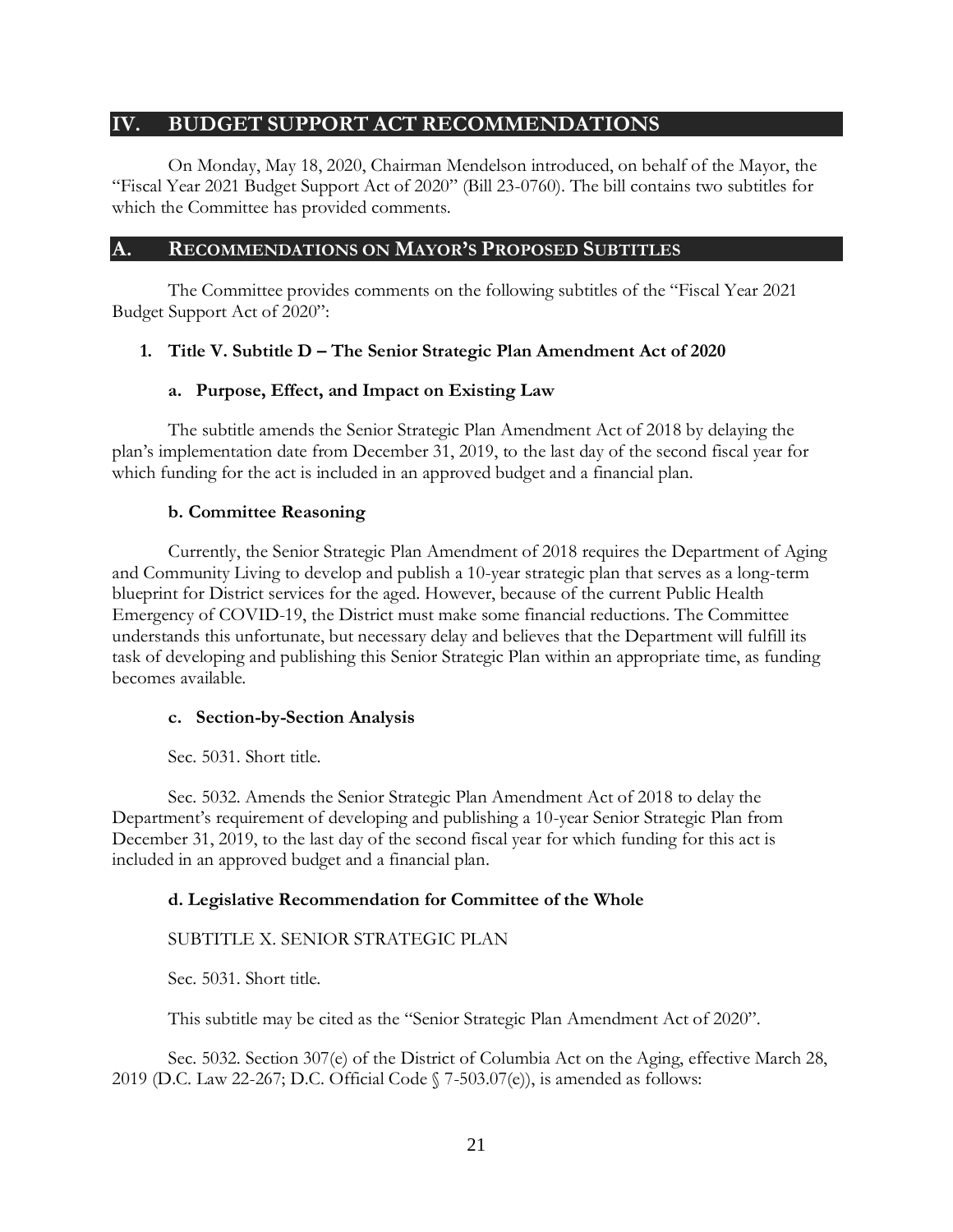(a) Paragraph (1) is amended by striking the date "December 31, 2019" and inserting the phrase "on the last day of the second fiscal year for which funding for this act is included in an approved budget and financial plan" in its place.

(b) Paragraph (3) is amended by striking the date "December 31, 2019" and inserting the phrase "the date on which the initial Plan is filed in accordance with paragraph (1) of this subsection" in its place.

### **e. Fiscal Impact**

This subtitle has no additional fiscal impact.

# <span id="page-21-0"></span>**2. Title II. Subtitle G – Tax Abatements for Affordable Housing in High-need Affordable Housing Areas Act of 2020**

### **a. Purpose, Effect, and Impact on Existing Law**

The subtitle provides a 40-year tax abatement to certain real properties, if, among other requirements: (1) the real property is located in a high-need affordable housing area; (2) the real property is developed or redeveloped with a project that includes at least 350 housing units; (3) at least one third of the housing units developed or redeveloped on the real property are affordable to households earning 80% or less of the area median income for a period of at least 40 years; (4) the developer enters into an agreement with the District that requires the developer to, at a minimum, contract with certified business enterprises for at least 35% of the contract dollar volume of the operations of the project, in accordance with section 2349 of the CBE Act; (5) the developer enters into a First Source Hiring Agreement for the operations of the project; (6) and the developer enters into an agreement with the Mayor setting forth the requirements of this subsection and such other terms and conditions as the Mayor deems appropriate.

# **b. Committee Reasoning**

The Committee concurs that this subtitle provides yet another important opportunity for the District to incentivize the creation of affordable housing. However, the Committee also believes that the subtitle should be improved to target better those in need of workforce housing. In example:

- 1. In addition to the Mayor's requirement that at least 1/3 of the units be *affordable* to households earning 80% or less of the area median income:
	- 1/3 of the units must be *rented* to households earning 80% or less of the area median income. By adding this clarification, the Committee ensures that tenants with incomes at above 80% AMI cannot outcompete lower income tenants and rent the units.
	- Further, the *average* of the qualifying units must be *affordable to and rented by* households earning 70% or less of the area median income. This requirement provides even lower income tenants the opportunity to rent units in a covered property. Further, this change will result in units being available to tenants at 60% AMI and will enables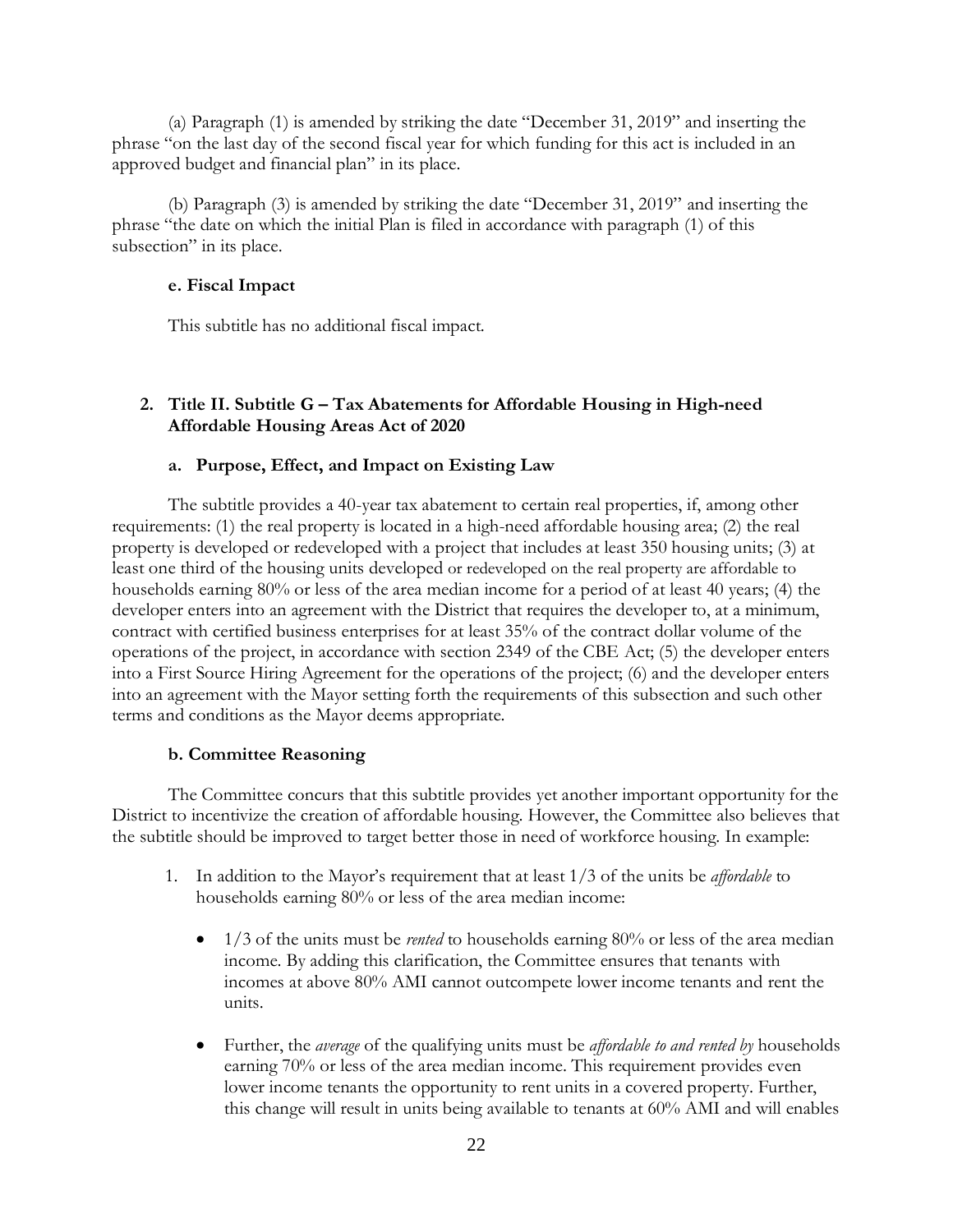the program to use Low-Income Housing Tax Credits, which are free federal funds that incentivize mixed-income buildings at no cost to the city.

- 2. Owners are required to provide biannual, independent compliance monitoring to certify, under penalty of perjury, a real property's continued eligibility for the abatement provided by this section, saves the District financial resources. The Department of Housing and Community Development maintains the role of reviewing certifications and recommending to the Office of Tax and Revenue that they be either affirmed or declined.
- 3. The 350-housing unit minimum requirement was reduced to a 51-housing unit minimum to allow a greater diversity of developers to participate in the program.
- 4. The tax abatement period is changed from 40 years to 20 years with two options for the owner to extend the tax abatement period for two sets of 10 years. This change makes the program more attractive to developers by providing them greater flexibility when considering to participate in the tax abatement program.
- 5. DHCD is specified to serve as the intermediary between owners of projects receiving a tax abatement and the Office of Tax and Revenue. DHCD was chosen as the agency with the greatest amount of experience in affordable housing. DHCD has the best experience to run a transparent and accountable process and can also coordinate the use of this abatement with other existing affordable housing tools to maximize the value of the tax abatement.
- 6. The subtitle also clarifies that the tax abatement only applies to income restricted units and not all units in the project.

### **c. Section-by-Section Analysis**

Sec. 2061. Short title.

Sec. 2062. Establishes a 40-year tax abatement to certain real properties, if certain requirements are met by an owner of the property.

### **d. Legislative Recommendation for Committee of the Whole**

# **SUBTITLE G. TAX ABATEMENTS FOR AFFORDABLE HOUSING IN HIGH-NEED AREAS**

Sec. 2061. Short title.

This subtitle may be cited as the "Tax Abatements for Affordable Housing in High-need Affordable Housing Areas Act of 2020".

Sec. 2062. Chapter 8 of Title 47 of the District of Columbia Official Code is amended as follows:

(a) The table of contents is amended by adding a new section designation to read as follows: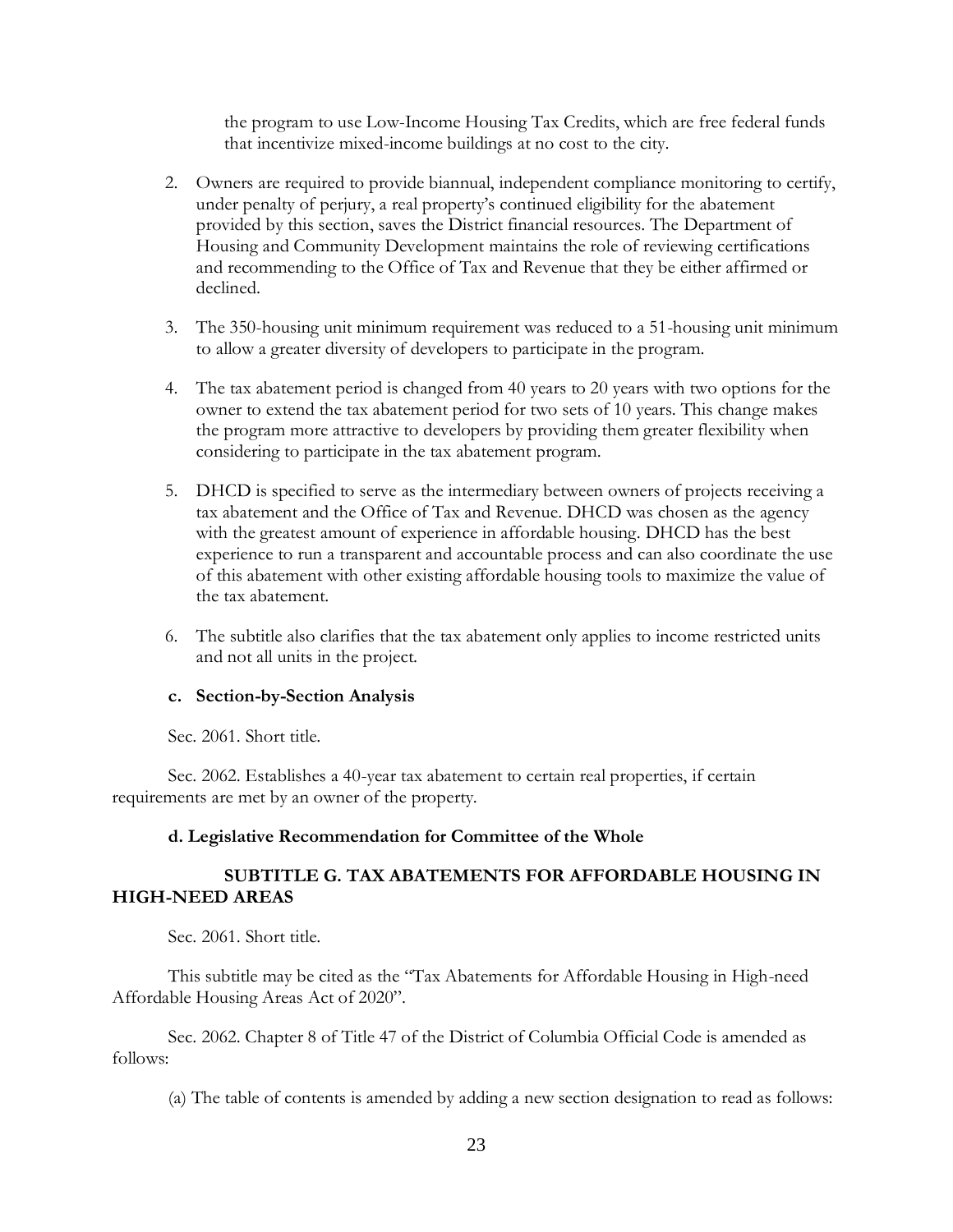"47-860. Tax abatement for affordable housing in high-need affordable housing areas.".

(b) A new section 47-860 is added to read as follows:

"§ 47-860. Tax abatement for affordable housing in high need affordable housing areas.

"(a) Real property tax imposed by  $\S$  47-811 on real property certified as provided in subsection (d) of this section shall be abated for the period set forth in subsection (c) of this section, if:

"(1) The real property is located in a high-need affordable housing area;

"(2) The real property is designated by the Department of Housing and Community Development ("DHCD") pursuant to subsection (b) of this section;

"(3) The real property is developed or redeveloped with a project that includes at least 51 housing units;

"(4) At least one third of the housing units developed or redeveloped on the real property are affordable:

"(A) To and rented by households earning  $80\%$  or less of the area median

income;

"(B) To and rented by households earning on average  $70\%$  or less of the area median income, based on the average of all the households certified for the tax abatement provided by this section; and

"(C) For a period of at least 20 years, with options to continue the abatement for another 10 years available to an owner after 20 years and again after 30 years;

"(5) The developer files a covenant in the land records of the District, binding on the developer and all of its successors, covenanting to comply with the requirements of paragraph (4) of this subsection;

"(6) The developer enters into an agreement with the District that requires the developer to, at a minimum, contract with certified business enterprises for at least 35% of the contract dollar volume of the operations of the project, in accordance with section 2349 of the CBE Act;

"(7) The developer enters into a First Source Hiring Agreement for the operations of the project; and

"(8) The developer enters into an agreement with DHCD setting forth the requirements of this subsection and such other terms and conditions as DHCD deems appropriate.

"(b) DHCD may, through a competitive process, designate real property in high-need affordable housing areas to be eligible to receive a tax abatement under this section; provided, that the total amount of the tax abatements associated with real property designated by DHCD pursuant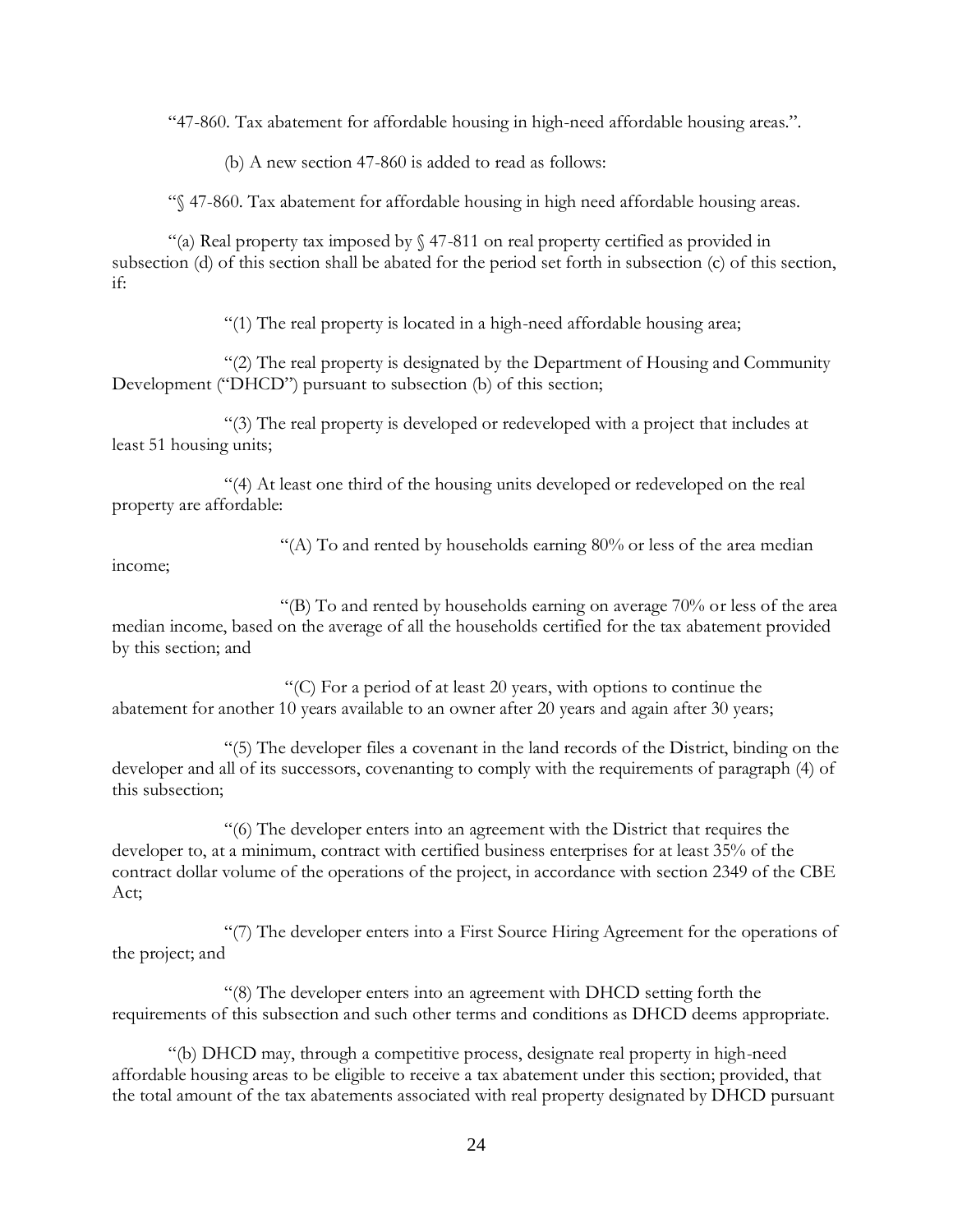to this subsection shall not exceed \$200,000 in Fiscal Year 2024 and shall not exceed \$2.5 million annually thereafter.

"(c) The tax abatement provided by this section shall:

"(1) Only apply to those units that meet the requirements of subsection  $(a)(4)$  of this section; and

"(2) Begin in the tax year immediately following the tax year during which a final certificate of occupancy for the affordable housing developed as part of a project meeting the requirements of subsection (a) of this section is issued and shall continue until the end of the 20th tax year after the tax year during which the final certificate of occupancy is issued; provided, that the tax abatement provided by this section shall continue until the end of the 40th tax year after the tax year during which the certificate of occupancy is issued if the both of the 10-year options to renew pursuant to subsection (a)(4)(C) of this section are invoked; provided further, that the tax abatement provided by this section shall not begin before October 1, 2023.

 $((d)(1)$  By July 1, 2023, and biannually thereafter, the owner shall cause an independent compliance monitor to certify, under penalty of perjury, a real property's continued eligibility for the abatement provided by this section. The certification shall include:

"(A) A description of the real property by street address, square, suffix, and

lot;

"(B) The date the final certificate of occupancy for the affordable housing developed on the real property was issued;

"(C) The date the tax abatement begins and ends under subsection (c) of this

section;

"(D) A statement that the conditions specified in subsection (a) of this section have been satisfied; and

"(E) The amount of abatement allocated to the property pursuant to subsection (b) of this section; and

"(F) Any other information that DHCD considers necessary or appropriate.

"(2) DHCD shall review the certifications required in paragraph (1) of this subsection and shall either affirm or decline the certifications to the Office of Tax and Revenue.

"(3) If at any time DHCD determines that the real property has become ineligible for the abatement provided by this section, DHCD shall notify the Office of Tax and Revenue and shall specify the date that the property became ineligible. The entire property shall be ineligible for the abatement on the first day of the tax year following the date when the ineligibility occurred.

"(4) If at any time DHCD determines that the abatement allowable with respect to any real property certified under this subsection shall be reduced for any real property tax year pursuant to the limitation imposed by subsection (b) of this section, DHCD shall notify the Office